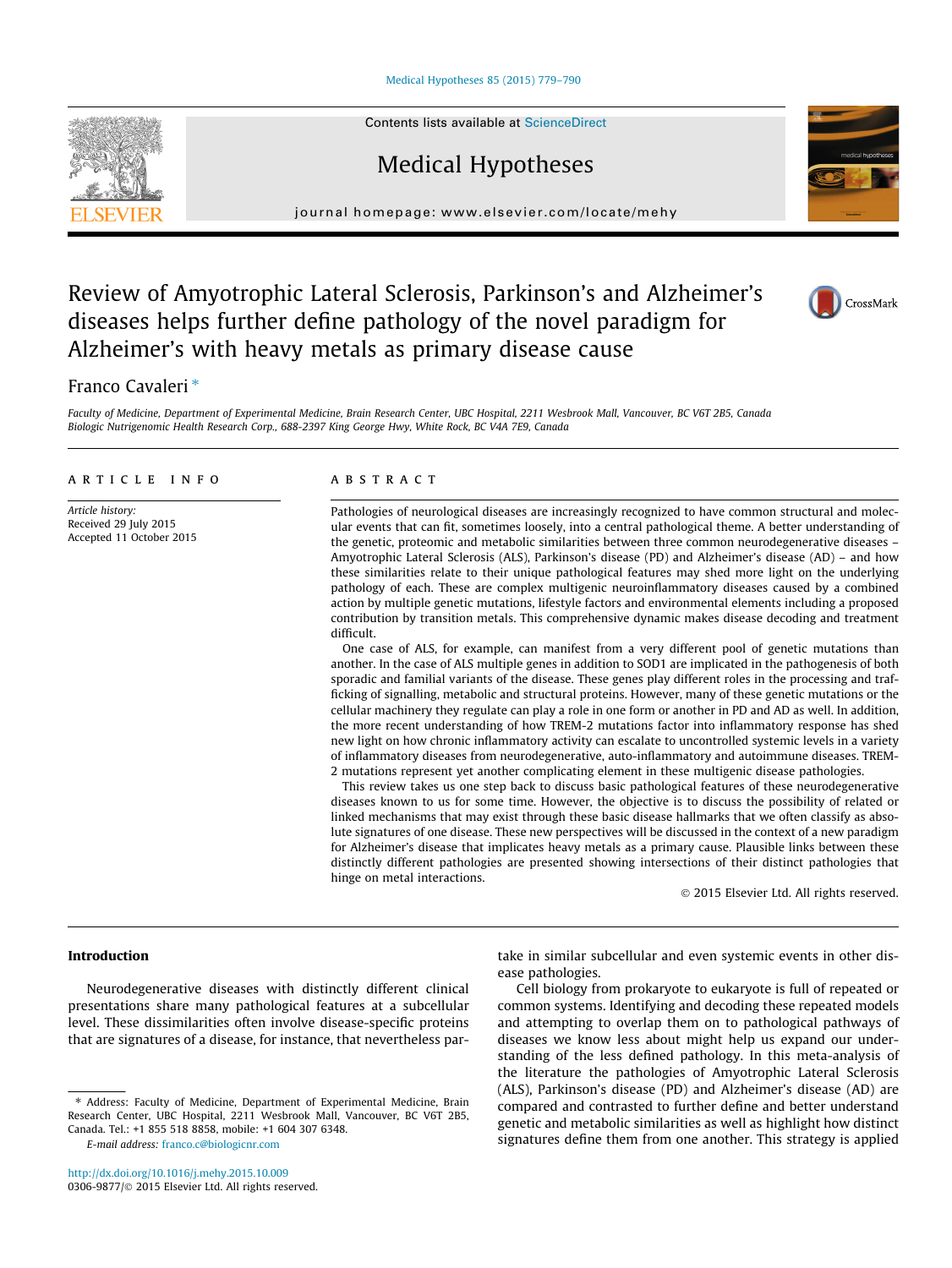here to help expand the new AD paradigm that centers on transition metals as a major cause of sporadic AD [\[1\].](#page-8-0)

At a subcellular level it is clear that processing, trafficking and removal of misfolded or otherwise aberrant proteins play central roles in the pathogenesis of many debilitating neurodegenerative diseases  $[2-4]$ . In AD, for instance, we find misfolded  $\beta$ -amyloid peptide which accumulates in the endoplasmic reticulum (ER) to contribute to ER stress  $[5]$ ; it is found in the cytosol and plasma and other membranes; with variants even found to partake in transcriptional regulation at a nuclear level  $[6]$ . The  $\beta$ -amyloid peptide aggregates extracellularly as amyloid plaque also referred to as neuritic plaques [\[7\]](#page-8-0). In addition to these plaques, AD is also characterized by hyperphosphorylated TAU aggregated in the cytosol to form neurofibrillary tangles (NFTs) [\[8\]](#page-8-0).

Presenilin mutations are linked to early onset familial AD (FAD) [\[9\]](#page-8-0). Presenilin 1 and presenilin 2 mutations result in the alteration of  $\beta$ -amyloid peptide processing from amyloid  $\beta$  precursor protein (APP) [\[10\].](#page-8-0) These mutations lead to increased and altered  $\gamma$ secretase enzyme expression to yield abnormally elevated levels of the toxic  $\beta$ -amyloid peptide [\[11–13\]](#page-8-0).

Although the neuritic plaques and neurofibrillary tangles are characteristics more commonly associated with AD, PD displays similar pathological features, however, centered on different peptide aberrations. In PD, the  $\alpha$ -synuclein gene is at the center of the disease pathology. Mutations can result in a gain-of-function mechanism the outcome of which is an abnormally high cytoplasmic accumulation of  $\alpha$ -synuclein forming Lewy bodies [\[14\].](#page-8-0) These aggregates can also include ubiquitin and syniphilin-1; proteins involved in facilitation of proteasomal degradation [\[15\]](#page-8-0).

This indicates an attempt by the preclinical PD cell to eliminate the aberrant  $\alpha$ -synuclein via ubiquitination and subsequent proteasomal degradation. However, degradation failure by the proteasome pathway results in oligomer accumulation and the characteristic Lewy body deposits located in the neuron cell bodies, axons and even synapses  $[10,16,8]$ . Accumulation of the aberrant a-synuclein is thought to contribute to degeneration of dopaminergic neurons [\[17\].](#page-9-0)

At an intracellular level, oxidation and the related localized inflammation play central roles in the pathology of each AD and PD. Glutathione (GSH) depletion and the associated oxidative stress are shown to be pathological features that induce modifications of TDP-43 [\[18\].](#page-9-0) Lewy bodies with TDP-43 inclusions are closely associated with AD, PD and ALS  $[19]$ ; an aberrant protein that is common to all three diseases. TARDBP (TDP-43) mutation is thought to be a major cause of ALS resulting in a toxic gain-offunction and cytosolic accumulation of the protein which eventually leads to induction of apoptosis [\[20\]](#page-9-0).

Metal toxicity and the consequential oxidative load will be shown to be a common factor in our comparative study of these three neurodegenerative diseases. Oxidative insults on the  $\alpha$ synuclein peptide, aberrations of which are signatory of PD, are shown to induce its oligomerization. Metal catalyzed oxidation of a-synuclein, in fact, is shown to inhibit filament formation and promote  $\alpha$ -synuclein oligomerization via cross-linking [\[21\].](#page-9-0) Both AD and PD are characterized by  $\alpha$ -synuclein inclusions in senile (amyloid) plaques and Lewy body formations respectively [\[22\]](#page-9-0).

Both wild type and mutated  $\alpha$ -synuclein possess an aggregation propensity [\[23,14\]](#page-9-0) and it is proposed herein that the common factor between the two is the oxidation-induced cross-linking that transition metals like copper can catalyze. Rasia et al., for example, show that Cu(II) binds to the  $\alpha$ -synuclein peptide at the Nterminus utilizing His-50 as the anchoring amino acid [\[24\]](#page-9-0). In AD, as will be demonstrated in greater detail in a hypothetical model, Cu(II) is implicated as a factor that induces  $\beta$ -amyloid peptide aggregation as well [\[25\].](#page-9-0)

If we look at the AD model with a focus on transition metal involvement we find more evidence to support this oxidative source as a probable starting point or as an upstream facilitator along the disease evolution as outlined in the recently published variation of the newly proposed AD paradigm  $[1]$ . Post-mortem investigation of AD brain tissue has revealed elevated mercury levels [\[26\]](#page-9-0). Interneuron amyloid plaques of AD and non-AD brains are associated with aluminum, iron, copper and zinc  $[27,28]$ . This presents more evidence indicating a potential catalytic influence by toxic levels of uncontrolled (free) metals in neurological tissue. It also shows these metals to be highly associated with  $\beta$ -amyloid.

Related studies also show that copper level reduction in tissues may contribute directly to lower APP gene expression [\[29\]](#page-9-0) indicating a correlation between APP demand and free copper.  $\beta$ -Amyloid protein 42 is shown to be a more effective reductant than  $\beta$ amyloid protein 40; and it is also shown that  $\beta$ -amyloid protein 42 has a higher affinity for metal chelation than 40  $[5]$ . Is  $\beta$ amyloid protein 42's known incremental toxicity associated with its greater propensity for metal chelation? These are questions that must be posed and investigated further in new research objectives.

If we go back to PD, one of the main hallmarks of the disease is degeneration of the dopaminergic neurons in the substantia nigra. This is a distinct feature of PD and not the other two, AD or ALS, or of other neurodegenerative diseases for that matter. However, here too, copper as well as iron are implicated in the transformation of the  $\alpha$ -synuclein peptide to form aggregates [\[30–34\]](#page-9-0).

SOD1 mutations are central to ALS. SOD1 is also a metallopeptide; an apoprotein that depends on copper and zinc to carry out its antioxidant activity. Magnesium is another metal central to mitochondrial SOD activity. The peptide plays a central role in protection of the cell from oxidative stress [\[35,36\]](#page-9-0). However, this protective feature can shift to a pro-oxidative activity in the case of misfolded SOD1 where the metal is misplaced and may serve as a facilitator of oxidation in this exposed position. In fact, research does support the notion that misfolded SOD1 will induce oxidation rather than serve as a quencher of oxidation [\[37\].](#page-9-0) Research also indicates that misfolded SOD1 can induce generation of the hydroxyl radical. It is also shown that the peptide can release its copper so the highly reactive free metal can induce intracellular oxidative damage via the Fenton reaction [\[38\].](#page-9-0)

Over-expression of SOD1 is shown to protect neurons from oxidative injury due to ischemic events [\[39\].](#page-9-0) The antioxidant role of the peptide may inspire an intuitive appreciation for this potential, however, overexpression is also associated with a higher likelihood of SOD1 misfolding  $[40,41]$ . This is likely due to the prooxidative state that an unnaturally elevated intracellular SOD1 density might create. SOD1 mutations have also been associated with excito-toxicity  $[42]$ . This might be a function of interrupted trafficking and processing of vesicles central to neurotransmitter release and NMDA and AMPA receptor management. It may also be directly associated with inflammatory activity; a pro-oxidative state of SOD1 can spark an oxidative and subsequently, an inflammatory cascade.

It is documented and reported by Bolton et al. that inflammation is shown to have a glutamate-promoting influence on glutamate-regulating enzymes. The dysregulation of the glutamate synthetic enzyme, glutamate synthetase and the glutamate neutralizing enzyme, glutamine dehydrogenase results in oversecreted glutamate and unnaturally extended survival of the AMPA and NMDA agonist (glutamate) to over-stimulate neurons [\[43\]](#page-9-0) and possibly play a role in apoptosis.

Suppression of mutated SOD1 in motor neurons and glia via virus therapy that encodes shRNA reduces mutated SOD1 transcription  $[44]$ . This shows promise as a possible way by which the progressive neurodegenerative effects of SOD1 mutation can be countered. It also sheds light on how the mutation might induce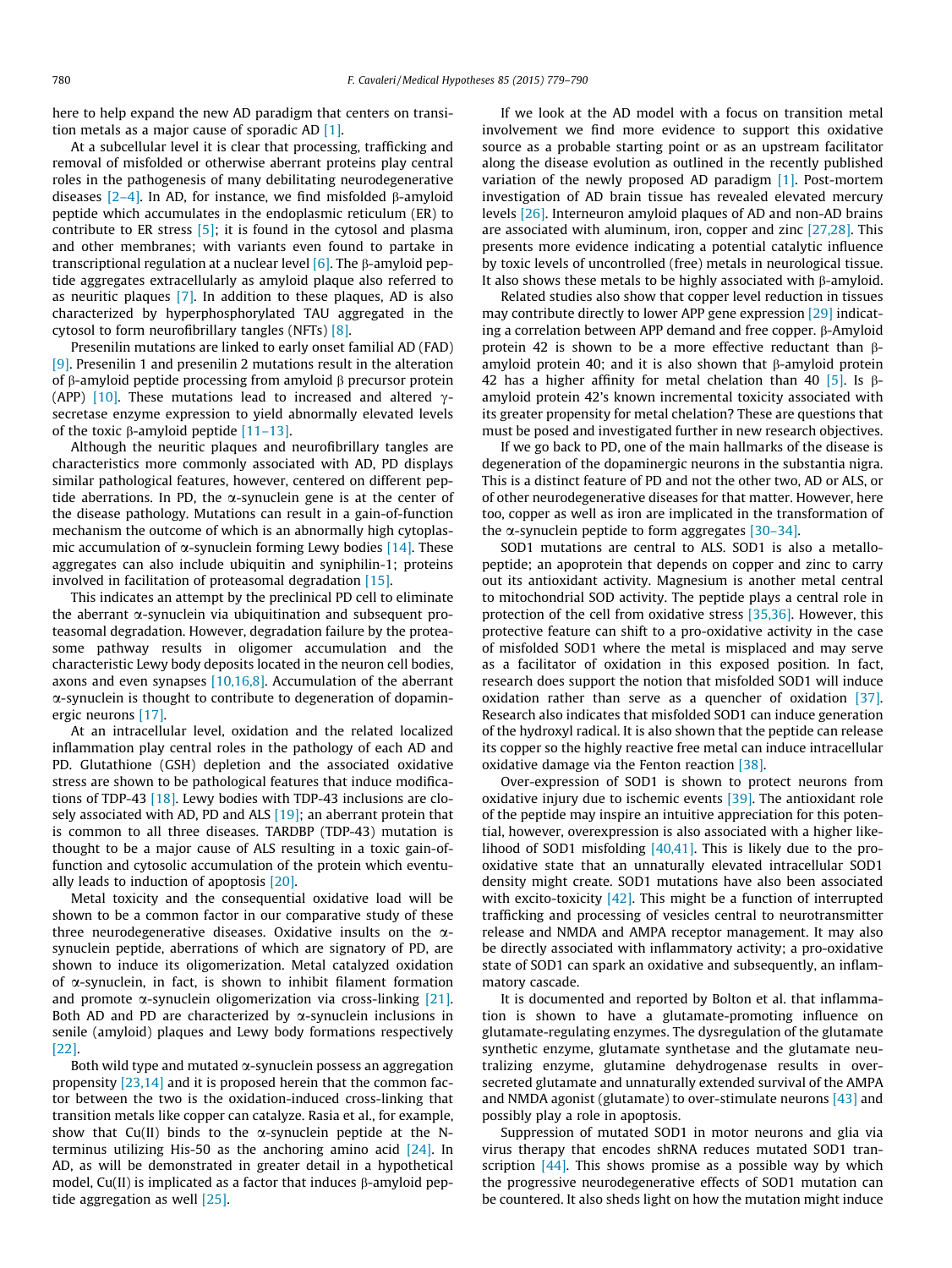and advance clinical symptoms of ALS. However, if this misfolded SOD1 results in misplacement of the metal to turn this antioxidant molecule into a pro-oxidant, this oxidative overload might be the method by which functional healthy SOD1 is subsequently misfolded as it comes into play to neutralize the misfolded SOD1 with exposed transition metal activity.

If the cell is not able to process the aberrant peptide by way of the Unfolded Protein Response (UPR) or other degradation pathways the pro-oxidative activity can transfer from cell-to-cell. Functional wild type SOD1 can aggregate with misfolded SOD1. The aggregates can also readily exit the cell and enter new ones through macropinocytosis to introduce a pathogenic cycle in healthy cells [\[45–47\].](#page-9-0)

This pro-oxidative SOD1 hypothesis may align well with the hypothesis posed here explaining molecular, metabolic and structural events in AD. In particular, this may relate to chelation of metals by the AD  $\beta$ -amyloid peptide as described in previous articles [\[1\]](#page-8-0); and briefly summarized in these pages to come.

#### Common model of sequential events

#### Metal mismanagement, oxidation, inflammation and apoptosis

Each of the three neurodegenerative diseases presented here – AD, ALS and PD – are proteinopathies characterized by aberrant proteins that are specific and distinct to each of the diseases. However, it must be highlighted as a central point of this review that each protein,  $\beta$ -amyloid, SOD1 and  $\alpha$ -synuclein peptides respectively, is intimately associated with metal ion chelation or interaction. Furthermore, it must be noted that these transition metals, copper playing a frequent role, are all divalent and facilitative of oxidative activity via the Fenton reaction if free and uncontrolled.

AD research indicates that APP exhibits antioxidant properties [\[48\]](#page-9-0) and the  $\beta$ -amyloid peptide exhibits potent metal chelating and therefore indirect antioxidant properties [\[49\].](#page-9-0) The proposed new AD paradigm expanded herein states that these antioxidant properties may, in fact, be the primary roles for each protein. This is generally accepted for SOD1 but is proposed herein in reference to the  $\beta$ -amyloid peptide species, of which, multiples exist.

In particular, the new paradigm states  $\beta$ -amyloid peptide has a high affinity for copper, aluminum, iron and zinc chelation and upon chelation it sequesters and prevents the metal from generating reactive oxygen species (ROS) [\[50\].](#page-9-0) Free iron, for example, resulting from brain injury expands free radical development from ROS to produce  $H_2O_2$  and on to produce other oxidants [\[51\].](#page-9-0) In accordance with the hypothesis, iron chelation may prove to be disease mitigating in post-traumatic brain injury (TBI) therapy. b-Amyloid peptide oligomer formation, itself, is shown to spontaneously generate  $H_2O_2$  as a function of the reaction; and iron is shown to enhance this reaction [\[52\]](#page-9-0).

TBI is characterized by accumulation of amyloid aggregate and lipid peroxidation [\[53,54\]](#page-9-0). Uryu et al. also reveal that a single TBI results in low levels of iron deposition while cases of multiple TBI in their mouse models results in incremental iron deposition. Amyloid aggregate is found to contain iron (Fe II) amongst the metals regularly associated with it [\[55,56\].](#page-9-0) Amyloid plaque formation in cases of TBI may be a response to free iron accumulation; an attempt to sequester and discard the catalytic metal.

In fact, it has been shown that copper and zinc are also enriched in extracellular amyloid plaque deposits of the Alzheimer's brain [\[25,57\]](#page-9-0). Wirths et al. show via intracellular  $\beta$ -amyloid protein staining that extracellular plaque deposition is long preceded by intracellular  $\beta$ -amyloid protein accumulation in the hippocampus neuron [\[58\].](#page-9-0) This falls in line with the proposed preclinical strategy by the cell to remove toxic intracellular metals and prevent extracellular metals from entering the cell to avoid pathological consequences.

b-Amyloid peptide is also implicated in the initialization of lipid peroxidation, a critical step toward apoptotic events and neuronal loss [\[59\]](#page-9-0). It is proposed herein, that the chelated metal by the  $\beta$ amyloid peptide is likely to play a central role in lipid peroxidation as  $\beta$ -amyloid protein with its metal payload is translocated to the exterior of the cell from its intracellular toxic existence. In fact, Petersen et al. show that neuroblastoma cells can internalize externally applied  $\beta$ -amyloid peptides and co-localize the peptides to the mitochondrial cristae. The peptide can move in both directions – into and outside the cell [\[60–62\]](#page-9-0).

When we speak to the different species of  $\beta$ -amyloid protein and their involvement in the disease pathology, for example, it must be understood that the in vivo state is such that the  $\beta$ amyloid protein pool is heterogeneous. This pool includes but is not limited to the  $\beta$ -amyloid variants 33-43 abundantly coexisting with the  $\beta$ -amyloid 40, 42 and 43 species; the latter of which (40, 42 and 43) are reported in the literature and previously cited to be the more toxic forms. However, these relatively more toxic species of b-amyloid are also present in healthy brains although usually at lower levels. The diseased state is characterized by a change in the proportion of these  $\beta$ -amyloid species in the heterogeneous pool to include higher levels within the pool and not the exclusive existence of the more toxic forms [\[63\]](#page-9-0).

The metal-induced oxidative load fits as a theme in the ALS model as well. Copper in misfolded SOD1 may be mis-positioned to promote an oxidative influence instead of conferring to the peptide an antioxidant activity  $[47]$ . SOD1 aggregation is likely the result of an attempt by the cell to isolate the toxic peptide in a less invasive form if autophagy and proteasome degradation fail. Misfolded SOD1 can transfer from cell to cell in cells that lack direct contact even  $[45]$ . Just as in AD, soluble  $\beta$ -amyloid aggregates to form the insoluble  $\beta$  structure [\[64\]](#page-9-0), misfolded SOD1 aggregates to form insoluble inclusions that are toxic [\[35\].](#page-9-0)

In addition to migrating into the cell from cell to cell like misfolded SOD1 can, the  $\beta$ -amyloid peptide in AD is known, as previously mentioned, to penetrate the mitochondrial membrane. This infiltration of the mitochondria is another critical event promoting apoptosis through the escalation of oxidation, interference with ATP synthesis and/or breach of the mitochondrial membrane to release cytochrome C – another key trigger and signature for apoptosis [\[65\].](#page-9-0) However, here again, whether the cause of this mitochondrial distress is the  $\beta$ -amyloid peptide penetrating without a mission and merely a function of its uncontrolled state; or it is the metallo- $\beta$ -amyloid chelate that has not completed its trafficking objective to export the toxic  $\beta$ -amyloid chelate into the interneuronal space will be debated in more detail later in the context of the hypothesized new paradigm.

The new AD paradigm proposes that the preclinical AD neuron relies on APP and properly processed  $\beta$ -amyloid protein for normal cell function; protection from oxidation to preserve neurons and cognition with age. The brain utilizes more oxygen per gram of tissue than other tissues of the body and with this metabolic activity and exposure to oxygen it must be expected that these cells will be equipped with multiple features that protect them from the consequential incremental oxidative stress. The common endogenous antioxidant enzymes: catalase (CAT), SOD, glutathione peroxidase (GSH), heme oxygenase-1, NADPH quinone oxidoreductase and glutamate-cysteine ligase are known to play central roles in oxidative control. These endogenous antioxidants are regulated by the transcription factor Nrf2 [\[66–69\].](#page-9-0)

However, it is proposed herein that APP is another of these endogenous antioxidants providing redundant but cumulative protection; that  $\beta$ -amyloid protein is part of this design and its role is to protect the oxygen-vulnerable neuron from metal toxicity. The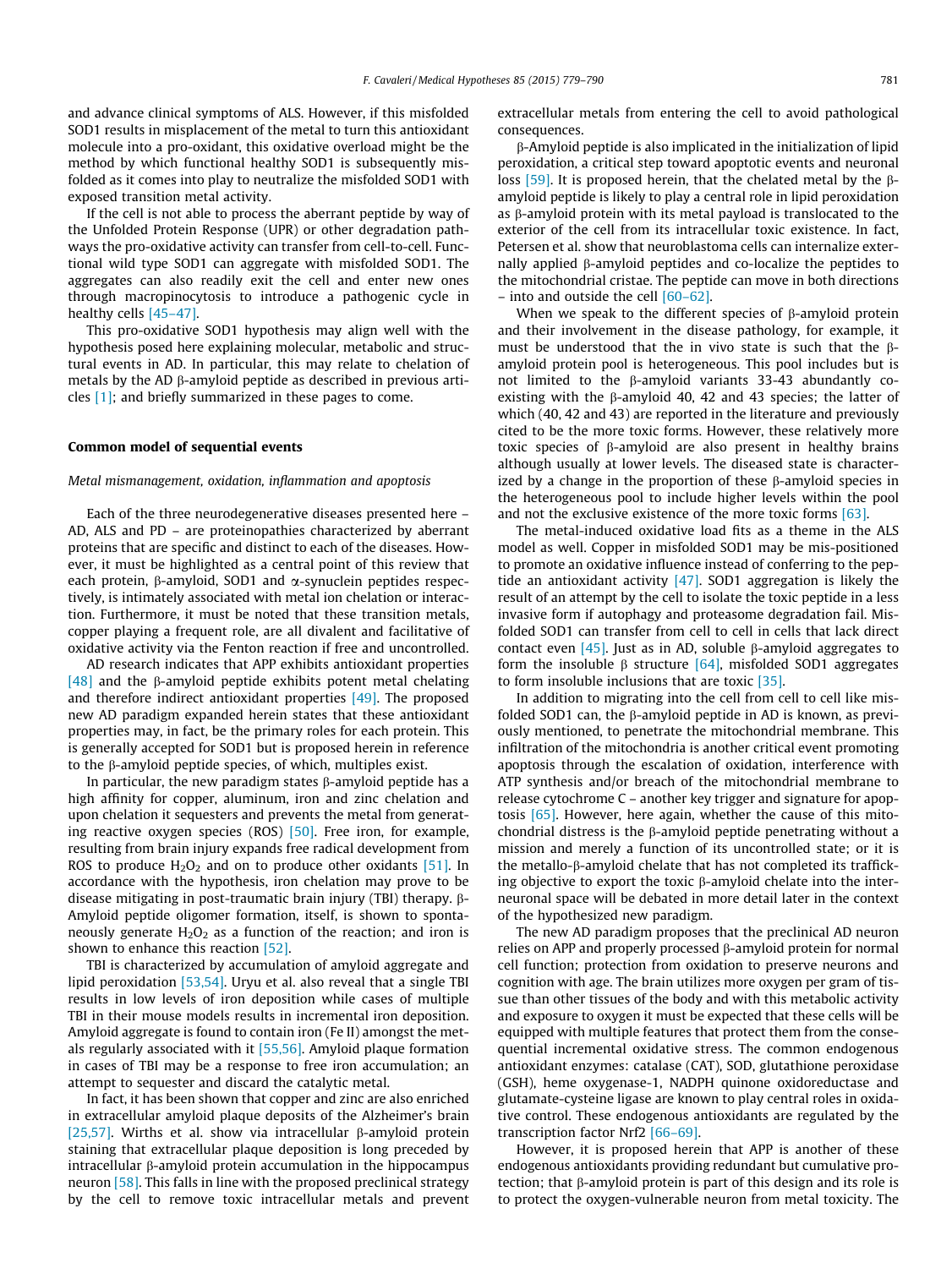oxygen-rich environment is one to be more vulnerable to transition metal exposure and it must be expected that multiple protective countermeasures are built into this system. b-Amyloid protein's biological role is proposed to chelate and sequester free metals that could exacerbate oxidative activity via the Fenton reaction.

b-Amyloid protein of variable types migrate to the mitochondrial membrane with the proposed purpose of sequestering free copper, iron and other metals including mercury. These transition metals can otherwise exacerbate oxidative state of the mitochondria where ROS production can easily reach uncontrolled levels. BACE1-cleaved APP yields the  $\beta$ -amyloid variants 40 and 42 cleaved on the extracellular side of the transmembrane APP. This b-amyloid peptide variant is proposed to have a greater affinity for transition metal chelation; a design to sequester extracellular metal before it enters the cell where it can induce intracellular oxidative and inflammatory activity. The fact that the BACE1- PSEN-A<sub>B</sub>PP system is shown to be a highly conserved ancient system [\[70\]](#page-9-0) amongst species also sheds more light on a likely chelation role which at the very least is not refuted by current literature.

A simplistic look at the amino acid profile of the typical BACE1 cleaved peptide gives us: (N-terminal) DAEFRHDSGYEVHHQK LVFFAEDVGSNKGAIIGLMVGGVVIA (C-terminal) [\[63\]](#page-9-0). We see an abundance of residues at the N-terminal end, as underlined, that are charged – K, D, R and E. In the context of this new paradigm the BACE1 cleaved peptide has a higher affinity for transition metal chelation due to the peptide's N-terminal charged amino acid sequence but also due to the cluster of histidine (H) residues. Histidine 50, for example, plays a significant role in  $\alpha$ -synuclein crosslinking in PD pathology via copper–histidine interaction [\[71,32\].](#page-9-0) Generation of this extended  $\beta$ -amyloid peptide by BACE1 is inspired by a sequence of events that is in line with the proposed paradigm. Oxidative load which can be exacerbated by transition metal toxicity results in a proportionally activated NF-kappa-B signalling [\[72,73\].](#page-9-0) NF-kappa-B signalling upregulates BACE1 activity [\[74,75\]](#page-9-0) a commonly elevated sequence in AD pathology [\[76\].](#page-9-0)

This  $\beta$ -amyloid peptide is proposed to primarily function in the extracellular medium where upon chelating free metals it aggregates to form the notorious fibrils and neuritic plaques. Aggregation of the peptide is known to be a function of the hydrophobic regions shown in bold – LVFFA as well as VVIA at the C-terminal end [\[77\]](#page-9-0). However, research also shows such aggregation to be facilitated by metal induced cross-linking as seen in copper induced cross linking of  $\alpha$ -synuclein in PD [\[71\].](#page-9-0) Aluminum, iron and zinc are shown to promote  $\beta$ -amyloid aggregation and toxicity [\[78,79\].](#page-9-0) Interesting to note is the fact that the histidine residues are also located in the BACE1 cleaved peptide exclusively, where metal chelation in the context of the new paradigm is said to be its primary role. The  $\alpha$ -secretase cleaved peptide which is not inspired by NF-kappa-B signalling voids the charged amino acid sequence as well as the histidine rich cluster: LVFFAEDVGSNK-GAIIGLMVGGVVIA [\[63\]](#page-9-0). Research also shows that the affinity for transition metals by the amino acids found in this shorter peptide is as such  $G > A > L [80]$  $G > A > L [80]$ . It is possible that Isoleucine (I) will work in this manner relating to metal affinity much like leucine (L). Although this activity by the amino acids will differ in peptide form versus free form these activities can be easily tested. In other words, the new paradigm acknowledges chelation activity built into the  $\alpha$ -secretase cleaved peptide albeit much lower than that of the BACE1 cleaved alternative.

As evidenced in a previous article introducing this new AD paradigm, exposure to toxic transition metals is shown to increase APP transcription and BACE1 activity [\[81\].](#page-10-0) This protective BACE1 action sequesters the toxic metals by chelation and can do so for a preclinical phase of AD that may precede clinical symptoms for as long as twenty years. Anatomical changes in the brain have, in fact, been mapped and shown to be a function of these metabolic changes [\[82\]](#page-10-0).

The number of plaques that accumulate as a result of this health-preserving countermeasure, however, can be incremental in the case of AD patients over those accumulated in healthy brains [\[83\]](#page-10-0). Nevertheless, amyloid plaque development does not correlate to cognitive deficit also indicating [\[84,85\]](#page-10-0), in support of the newly proposed AD paradigm and in accordance with the mechanics of this model, that this plaque development is not necessarily harmful to the neuron. It may, as proposed here, otherwise be safeguarding the cell by sequestering the deleterious metal within the plaque for microglia to remove.

Microglia are equipped with multiple classes of receptors that respond to  $\beta$ -amyloid peptide. These receptors include TLRs, Compliment Receptors, Scavenger Receptors, Receptor of Advanced Glycation End-product, FPRL1 and others including TREM2 [\[86\].](#page-10-0) Under healthy conditions the microglia manage the interneuronal environment including prevention of plaque accumulation. Stefani et al. report in their review that mature amyloid plaques present far less toxicity than their precursor prefibrillar aggregates [\[87\].](#page-10-0) This is explainable in the context of the new paradigm; the amyloid plaques are simply neutralized disposal sites. However, it is also demonstrated that this plaque can be the source of soluble toxic  $\beta$ -amyloid peptide that can dissociate from the plaque due to interactions with lipids and other biochemicals  $[88]$ . Hence, microglial management of plaque concentration also plays an important role in minimizing long term risk especially if metal toxicity is persistent over time.

Iron, amongst other heavy metals (zinc and aluminum), for example, is also shown by Mantyh et al. to induce  $\beta$ -amyloid protein synthesis and aggregation [\[78\]](#page-9-0). The literature also shows that b-amyloid protein accumulates as a function of mercury cytotoxicity [\[89\].](#page-10-0) Metal exposure is shown, over and over again, to induce generation of the AD hallmarks: Incremental TAU phosphorylation and release of  $\beta$ -amyloid protein 40 and 42 [\[89\].](#page-10-0) Research shows irrefutably that ROS and other free radical species that can escalate due to transition metal reactivity induce IL-1 $\beta$  increment and ulti-mately IL-1 [\[90\].](#page-10-0) IL-1's activity is shown to be linked to hyperphosphorylation of TAU [\[91\]](#page-10-0).

TAU hyperphosphorylation alters the protein's interactive capacity for the microtubule system of the cell. In fact, phosphorylation of TAU at serine 262, threonine 231 and serine 235 inhibits TAU microtubule binding by 35%, 25% and 10% respectively [\[92\]](#page-10-0) resulting in TAU dissociation from the cytoskeletal microtubule system. TAU in normal healthy brains is found to have approximately 2–3 moles of phosphate per mole of TAU while in AD brains TAU can be associated with as much as four times more phosphorylation [\[93\]](#page-10-0).

In the case of AD, this TAU modification results in disruption of cell trafficking and in the context of the newly proposed AD paradigm it contributes to interruption of  $\beta$ -amyloid protein transport. The consequence of interrupting trafficking is that free metal and b-amyloid protein-chelated metal accumulate in the cell to apoptotic levels; TAU hyperphosphorylation is thought to lead to aggregation and neurofibrillary tangle (NFT) formation [\[94,95\].](#page-10-0) NFT's, a hallmark of AD, are expected to be factors that impose more neuron impairment than the  $\beta$ -amyloid peptide can induce in AD pathology. This is due to the microtubule impediment which leads to cell distress and apoptosis [\[96\].](#page-10-0) However, TAU inclusions in neuron disease are not exclusive to AD.

It is also shown that cognitive impairment in ALS patients is associated with abnormal TAU metabolism found as components of neuronal and glial inclusions [\[97–99\]](#page-10-0). This may be a function of the misfolded SOD1-induced oxidation and subsequent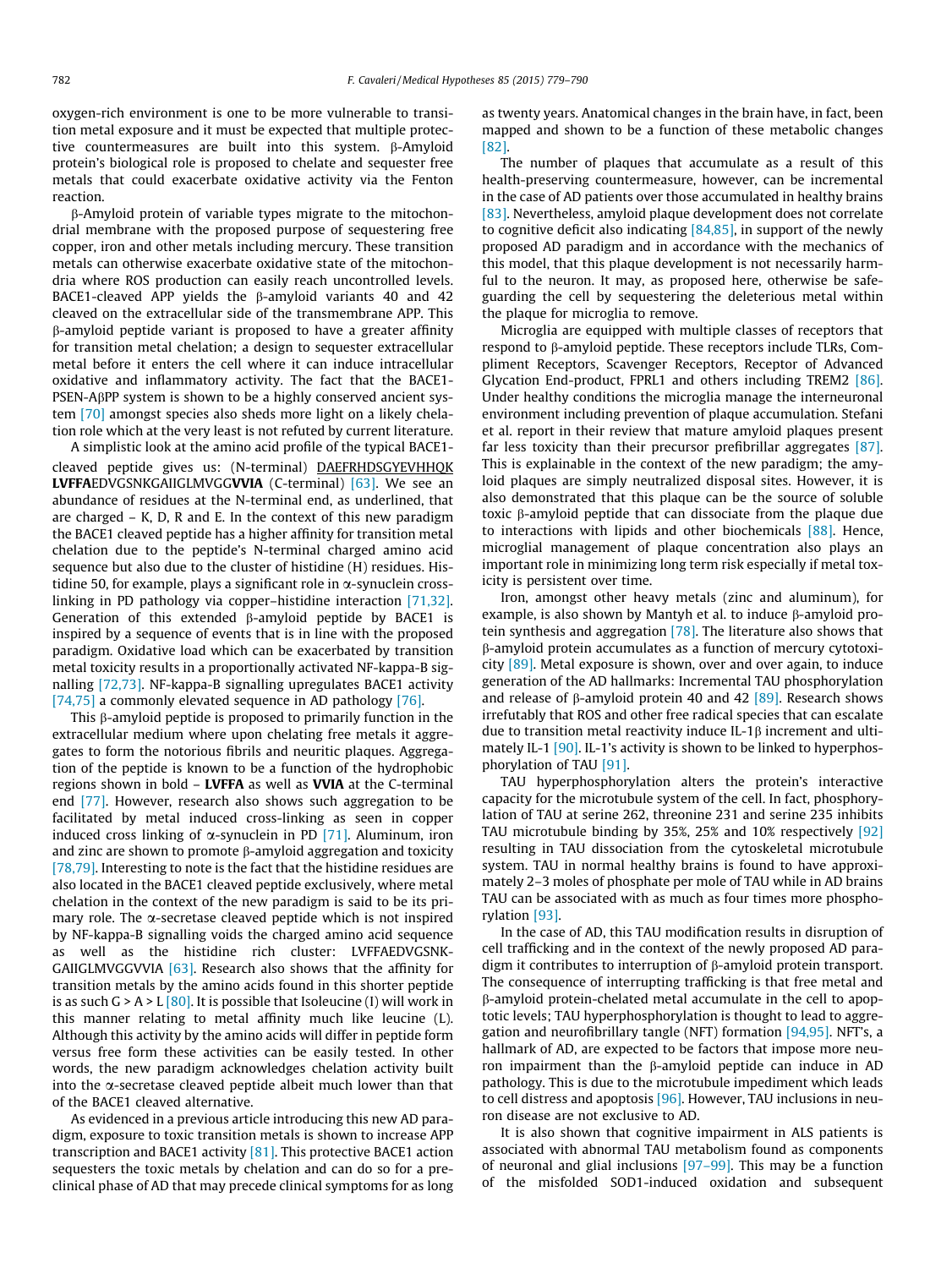inflammatory activity carried forward by IL-1 induction leading to the same outcome that is found in AD – TAU hyperphosphorylation and NFT generation. In fact, research by Masters et al. shows that increases in mutant SOD1 parallels inflammasome activity and subsequent increases in IL-1 $\beta$  [\[100\].](#page-10-0)

In the case of ALS, however, the primary stressor in relation to the proposed paradigm, is misfolded SOD1 and not toxicity by intolerable levels of a free divalent metal. Nevertheless, misfolded SOD1 is expected to pose as an oxidative stressor through, possibly, its misplacement of copper. Although copper is essential its redox reactivity makes it a dangerous element if mismanaged [\[101\]](#page-10-0).

In fact, in vitro applications of exogenous antioxidants such as even N-acetylcysteine (NAC) helps return cellular functions back to normal countering mutant (G93A) SOD1-induced mitochondrial dysfunction, ATP decrease and ROS increase [\[102\].](#page-10-0) SOD1 aggregation is also reduced upon ROS sequestering, however, in this model upon inhibition of proteasome activity, (G93A) misfolded SOD1 aggregation is found to once again escalate. This may be exemplary of how cells might tolerate one misfolding mutation or toxic levels of metals like copper, iron or others to result in subclinical levels of disease. This can escalate to clinical manifestation in the case of multigenic disease development where trafficking or proteasome activity are concurrently altered whether by co-inheritance or via independent somatic events.

It is possible that the cell disposal systems such as proteasome degradation and Unfolded Protein Response (UPR) function as viable compensatory mechanisms for the SOD1 aberration in a preclinical phase of ALS. In this case misfolded SOD1 concentration is relatively controlled. In AD it is proposed here that the BACE1 compensatory system functions at designed capacity to counter metal toxicity by chelating the metal with the b-amyloid peptide and disposing of the chelate to accumulate as the relatively benign extracellular amyloid plaque. In PD, metal toxicity, in particular copper (Cu II) and iron (Fe II) are implicated in the induction of oxidative cross-linking of  $\alpha$ -synuclein [87,31-34].

Furthermore, it is shown that amyloid plaques of AD patients can contain  $\alpha$ -synuclein [\[103\]](#page-10-0) and that  $\alpha$ -synuclein-containing Lewy body-like inclusions are found in PD patients with dementia [\[104\].](#page-10-0) Cerebral spinal fluid evaluation of PD patients with dementia reveals an underlying AD pathology in PD patients with dementia – high TAU, and phospho-TAU and a conditionally elevated  $\beta$ amyloid protein [\[105\].](#page-10-0) These PD characteristics lead to the expansion of the newly proposed AD paradigm to include a proposed linked activity in early stages of PD.

A study using transgenic mouse models of PD overexpressing  $\alpha$ synuclein shows a progressive increase in phosphorylated-TAU similar to that formed in AD  $[106]$  as well. Another study by Lee et al. shows the possibility of a mechanistic link between TAU and  $\alpha$ synuclein contributing further to the overlap in pathological and clinical features of AD and PD [\[107\]](#page-10-0). These findings do not necessarily provide conclusive support for the central hypothesis proposed herein describing the BACE1/ $\beta$ -amyloid protein as the countermeasure to metal toxicity but it does provide insight on how metal toxicity such as copper may be linked in the PD and AD models.

In a theoretical case of the proposed new AD paradigm the  $BACE1/\beta$ -amyloid protein countermeasure may have saved the cell from copper-induced  $\alpha$ -synuclein cross-linking thus thwarting the pathology from taking the path to  $\alpha$ -synuclein aberration and phenotypic manifestation as PD. However, during the course of executing the successful BACE1/ $\beta$ -amyloid protein countermeasure in this theoretical case, for years and even decades, extraneuronal amyloid plaque accumulation occurs; with the signatures of  $\alpha$ synuclein-containing Lewy body structures as found by Suh and Checler [\[103\]](#page-10-0).

In due time, after a long preclinical phase that could last as long as two decades, additional exogenous or other endogenous factors in this theoretical case could contribute compounding oxidative strain or sporadic mutations in trafficking or degradation processes might reach critical states and interrupt cell trafficking. An additive oxidative force that is environmental or an age-related decline of endogenous antioxidants may add to the cell's oxidative load to induce IL-1 elevation, TAU hyperphosphorylation and eventual microtubule derailment. In this theoretical scenario the BACE1/ $\beta$ amyloid protein countermeasure will ultimately fail due to trafficking impediment and AD may rapidly progress from this point on to clinical levels. However, PD was averted decades before and kept at bay because of this BACE1/countermeasure engagement.

The eventual failure may result alternatively from microglial failure to phagocytose amyloid plaque aggregates in the interneuronal space. As previously described microglia are equipped with scavenger receptors, compliment receptors, TLRs and other b-amyloid protein-recognizing receptors such as FPRL1 and they play important roles in removal of debris including  $\beta$ -amyloid protein. FPRL1, for example, is a G-Protein coupled receptor. β-Amyloid protein is a strong ligand for this receptor and upon being triggered the receptor plays a positive role in  $\beta$ -amyloid protein clearance by microglia which internalize and discard the accumulating  $\beta$ -amyloid protein [\[108\]](#page-10-0). However, it is also demonstrated that this receptor can confer neurotoxicity and inflammation if the response is not controlled. Microglia are also shown to secret enzymes designed to degrade  $\beta$ -amyloid peptides – an enzyme very much similar to Insulin Degrading Enzyme [\[109\].](#page-10-0)

Mismanagement of the consequential inflammatory cytochemicals rising out of this  $\beta$ -amyloid scavenging is likely a key feature of the diseased state. Targeting this inflammatory response by microglia with inhibitive drugs is then a likely way to limit bystander neuron damage in AD pathology. In addition, it has already been shown in the literature that prolonged inflammatory activity can lead to glutamate mismanagement and overstimulation of neurons by the agonist [\[43\]](#page-9-0).

The failure that may be contributing to the AD pathology, according to the 'new paradigm', may be microglial in part or in whole and have less to do with B-amyloid protein synthesis; and more to do with chelated  $\beta$ -amyloid protein mismanagement. As described, b-amyloid protein is proposed to be necessary for removal and neutralization of metal toxicity; microglial discarding of the accumulated  $\beta$ -amyloid debris is a crucial requirement for normal brain function and failure by the microglia could be more central to the pathology of AD than  $\beta$ -amyloid generation.

In accordance with the newly proposed AD paradigm postmortem brain tissue analysis from this theoretical AD patient would exhibit Lewy body structures with  $\alpha$ -synuclein inclusions but also copper-containing amyloid plaque formations that copresent  $\alpha$ -synuclein. This is, in fact, shown in the literature; amyloid plaques of AD patients can contain  $\alpha$ -synuclein [\[103\].](#page-10-0)

FAD presents a different initialization mechanism than sporadic AD. In FAD, APP processing is dramatically increased beyond what is typical. The result is early onset symptoms of disease [\[110\].](#page-10-0) Presenilin 1 mutations are a cause of autosomal dominant Alzheimer's disease. Presenilin 1 is the catalytic subunit of the  $\gamma$ -secretase enzyme and mutation interferes with cleavage of APP [\[111\].](#page-10-0) This cleavage can lead to the production of various  $\beta$ -amyloid peptide variants including  $\beta$ -amyloid peptide 40 and  $\beta$ -amyloid peptide 42. In the context of this proposed new paradigm this  $\alpha$ secretase-cleaved peptide is proposed to have an affinity for divalent metal chelation but a propensity that is much lower than that of the BACE1-cleaved  $\beta$ -amyloid peptide for reasons relating to the amino acid sequence as described earlier and again later.

Aberrant production of this  $\alpha$ -secretase-cleaved peptide eventually also leads to pro-oxidative accumulation of the  $\beta$ -amyloid peptide 40, 42 and 43 species. The result as proposed in the context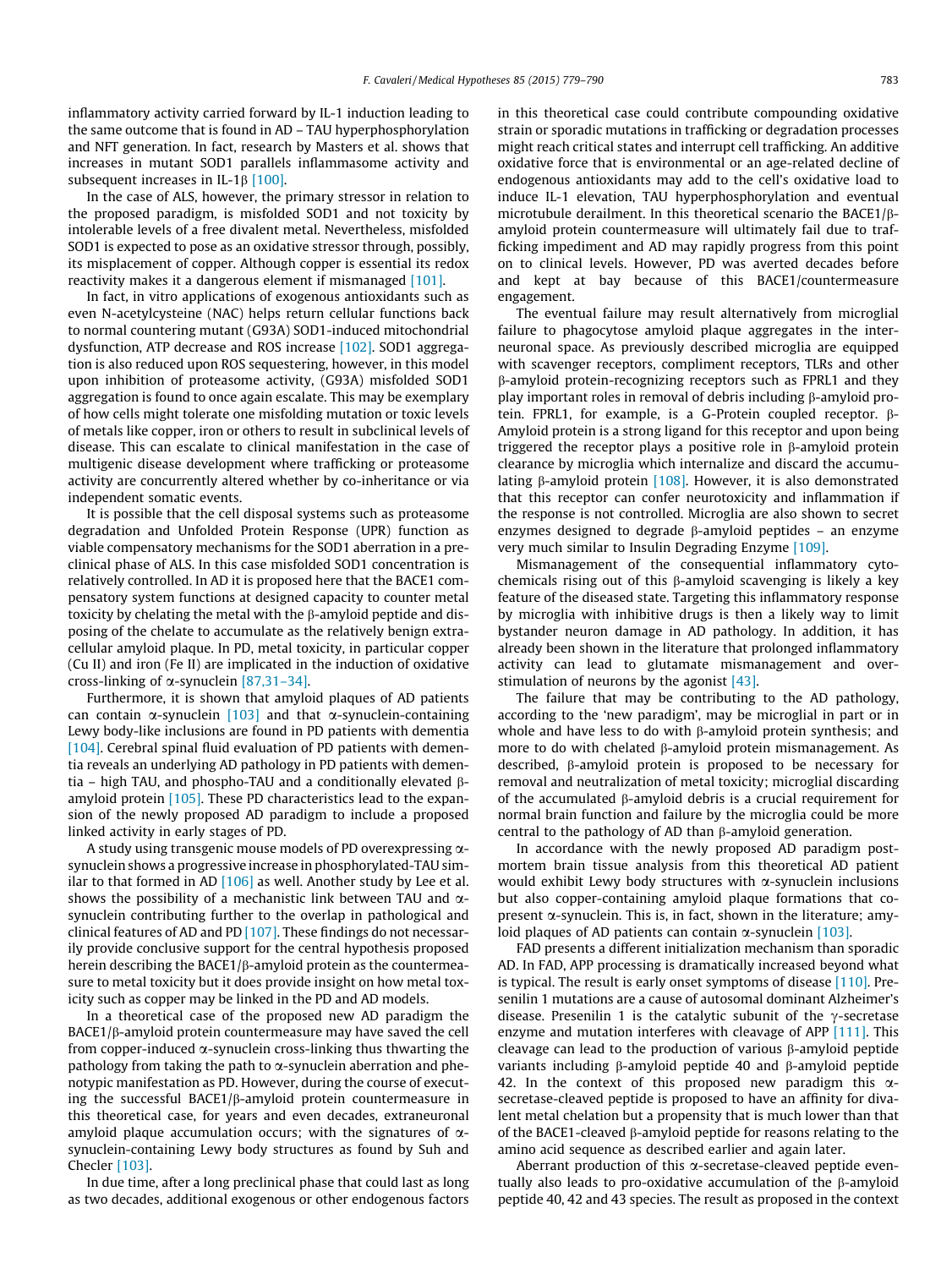<span id="page-5-0"></span>of the new paradigm, is a pro-oxidative accumulation of the metallo-chelated protein which due to the sheer volume of these deleterious species in the heterogeneous mixture of amyloid protein pool results in cell disruption. It is proposed that in this familial case of disease, however, the incremental  $\alpha$ -secretase-cleaved protein begins to compete intracellularly with the endogenous antioxidants SOD, CAT and GSH for the essential cofactor metals Mn, Cu, Zn and Fe (and in the case of GSH, selenium).

This creates a pro-oxidative environment that leaves a rate limiting availability of the metals for the endogenous antioxidants. This is a different starting point for the disease than the sporadic variation. In sporadic AD, the accumulation of toxic metal can initiate an incremental BACE1 activity through NF-kappa-B activation – a function of a genetically built in compensatory system (depicted in Fig. 1 p. 16) designed to perform in opposition to or as compensation for metal or other oxidative toxicity. Oxidation or cell stress initiate NF-kappa-B family protein activity [\[112–](#page-10-0) [115,74\]](#page-10-0). As previously cited, NF-Kappa-B transactivation is intimately associated with increased BACE1 activity. This relationship is even shown to be direct up-regulation of BACE1 by NF-kappa-B [\[76\]](#page-9-0).

Oxidation by transition metal Fenton reactivity (reduction) as is proposed in this new Cavaleri AD Paradigm could play a central role in upregulated oxidative and general cell stress and start in motion the AD pathology. BACE1 cleavage of APP followed by  $\gamma$ secretase results in the  $\beta$ -amyloid protein variants 40, 42 and 43; species of the protein with greater affinity for divalent metal chelation due as previously mentioned to an incremental segment of the peptide that bolsters a highly charged residue sequence as shown in the underlined segment of the APP fragment.

# AP Peptide. ...EEISEVKM β <u>DAEFRHDSGYEVHHQK</u><br>**¤LVFF**AED**VG**SNK**GA**IIG**LMV**GG**VVIA**T<sup>γ</sup>.

The charged amino acids in the underlined segment are more likely to partake in chelation of metals. These include the basic amino acids Arginine (R), Histidine (H), Lysine (K) and acidic amino acids Aspartic Acid (D) and Glutamic Acid (E). This BACE1 ( $\beta$ secretase) cleaves APP on the extracellular side of the plasma membrane as does a-secretase. BACE1 (b-secretase) cleavage results in the following sequence: DAEFRHDSGYEVHHQK LVFFAEDVGSNKGAIIGLMVGGVVIAT. Cleavage by α-secretase results in a sequence with significantly fewer charged amino acids: LVFFAEDVGSNKGAIIGLMVGGVVIAT.

Gamma-secretase cleaves APP on the intracellular side of the plasma membrane at various points of the C terminal end of the peptide as shown in the above peptide:

(N-terminal) LVFFAEDVGSNKGAIIGLMVGGVVIAT (C-terminal).

In accordance with the proposed evolutionary design of this system and the proposed 'new paradigm', the BACE1 action is designed to inhibit the entry of exogenous toxic metals by chelating them and forming inter-neuronal fibril ( $\beta$ -Sheet) and subsequently amyloid aggregates. However, research already cited also shows  $\beta$ -amyloid protein can migrate into the cell efficiently to continue its pursuit and sequestering of uncontrolled free divalent



Fig. 1. Presents a schematic of the newly proposed Alzheimer's disease paradigm with transition metals as a primary causal factor. Presents formation of extra-neuronal neuritic plaque comprised of metal-chelated  $\beta$ -amyloid peptides configured into fibrils ( $\beta$ -sheet) and subsequently into amyloid plaque. Also depicts  $\beta$ -amyloid protein intracellular migration patterns when functional trafficking activity is intact.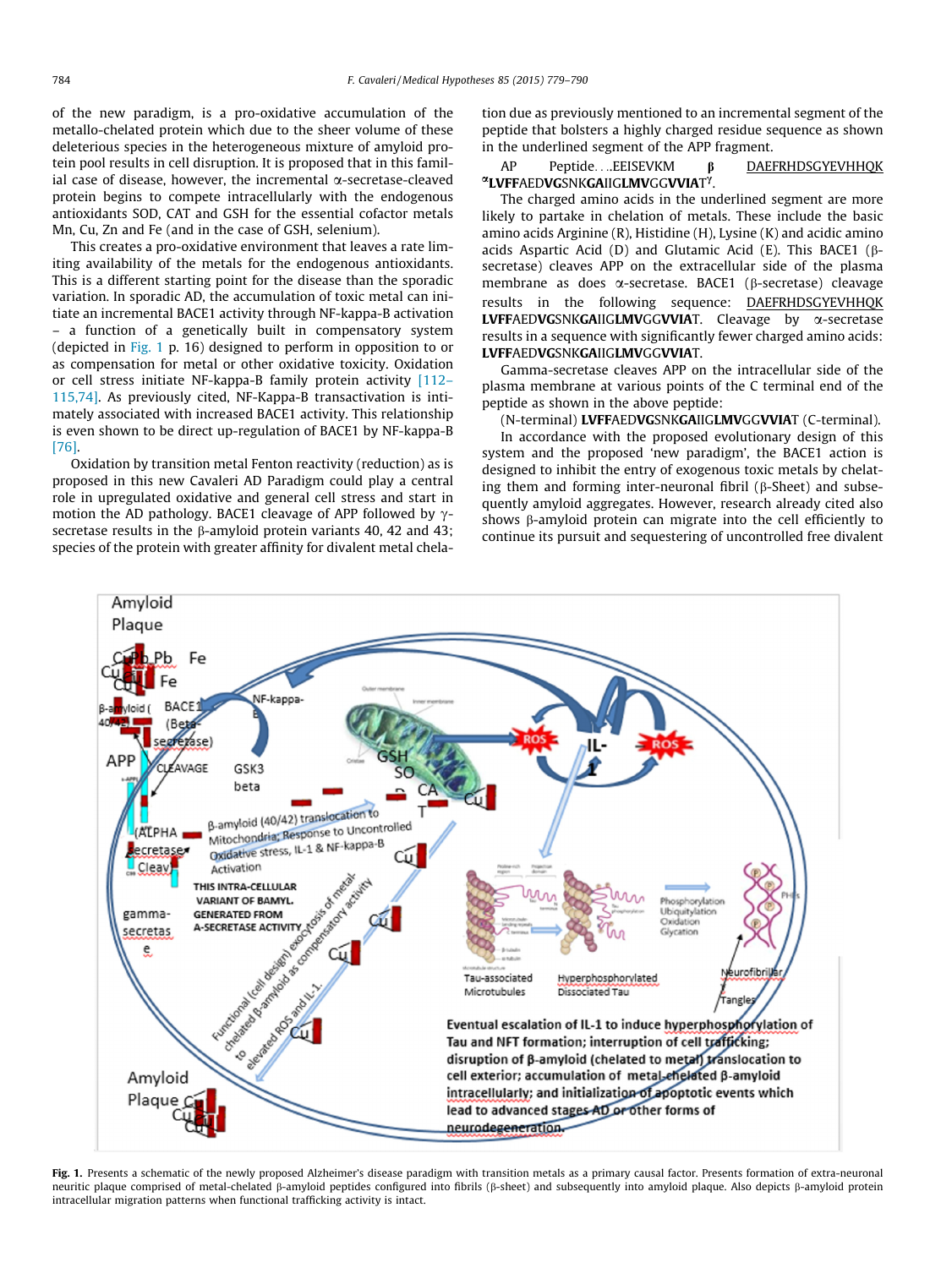metals and subsequently it is proposed it moves as the chelate to the extracellular space.

Incremental BACE1 activity can accompany presenilin-1 mutation in FAD once FAD exacerbates the oxidative load in the neuron earlier in the pathology of the disease evolution than it does in the ROS (and heavy metal ion) escalated model that underlies sporadic AD (model shown at [Fig. 1](#page-5-0) p.16). This theory assigns functionality for the different peptide lengths produced by these different secretase enzymes and aligns the NF-kappa-B transcription factor as an activator of the BACE1 countermeasure upstream of BACE1 as reported in the literature [\[76\].](#page-9-0) This BACE1-cleaved variant of the b-amyloid protein is produced as a function of oxidation and inflammation facilitated by NF-kappa-B transcription; and is equipped with amino acids having a higher affinity for metal chelation.

Presenilin mutations result in incremental amyloid peptide production that differs in residue sequence from the BACE1-cleaved peptide and may have a lower affinity for divalent metals and as such a lower toxicity level. Synthesis of these variants is not initiated by a cell under the stress of oxidative activity. However, the volume of the amyloid protein produced in the presenilin mutation-induced pathology is proposed as a component of the new AD paradigm to eventually outcompete endogenous antioxidants CAT, GSH and SOD for the intracellular metal cofactors essential to their antioxidant activity. The resulting oxidative activity from this route eventually initializes NF-kappa-B and subsequently BACE1 engagement as the countermeasure even in FAD.

#### Neuroinflammation

The central nervous system (CNS) is uniquely situated in the context of the immune system. The blood brain barrier (BBB) is designed to protect the CNS from inadvertent exposure to circulating toxins, metabolites and even peripheral immune cells. Microglia are innate immune cells that serve as the CNS resident macrophages protecting the delicate oxygen-rich environment from invading pathogens, aberrant proteins and other toxic factors. It is proposed, as part of the new AD paradigm that the innate immune system plays a central role in the AD pathology. The fact that these cells are primary immune effectors in the brain is already well known [\[116\].](#page-10-0)

Dysregulated microglial transformation can result in cytokine release and major histocompatibility complex facilitation to engage the peripheral immune system [\[117–119\]](#page-10-0). At this point systemic immune system engagement takes place and neurological disease crosses to advanced auto-inflammatory stages that can include autoimmunity. Cell aberrations including amyloid deposits as we've seen, can induce microglial transformation to active phagocytic cells that scavenge amyloid [\[120–124\].](#page-10-0)

It has been understood for some time that microglial cell surface receptors specific for  $\beta$ -amyloid protein mediate microglial transformation to facilitate clearance of these potentially toxic peptides [\[125\]](#page-10-0) and the inflammation associated with these protective activities is not necessarily pathologic. In fact, under the right conditions that result in the protective phenotype (M2-like), microglia will produce and secrete IL-10 [\[126\]](#page-10-0) to cycle back and inhibit inflammation [\[127\].](#page-10-0) Intracranial administration of  $\beta$ amyloid protein as a potentiator of amyloid scavenging has been investigated in transgenic mice and found to successfully induce microglia to remove compact deposits of endogenous amyloid in APP transgenic mice [\[119\].](#page-10-0)

If we look at the PD model the literature reveals similar activity. Alpha-synuclein aggregate transforms microglia into phagocytic cells in a dose-dependent manner [\[128\].](#page-10-0) Even overexpression of wild type  $\alpha$ -synuclein leads to the same microglia activity and subsequent inflammatory response [\[129,130\].](#page-10-0)

In ALS models, mutant SOD1 accumulation is shown to parallel an increase in localized IL-1b [\[100\]](#page-10-0) from innate immune cells just as we have seen IL-1b and IL-1 involvement in AD [\[131\]](#page-10-0) and PD. Interleukin-1 plays a role in early stage localized inflammation and polarization of microglia but due to its potential to autopropagate, left unchecked it can escalate inflammatory activity to systemic engagement. IL-1 potentiates IL-6 and other cytokines in endothelial cells to relay immune recruitment to systemic levels [\[132\].](#page-10-0) Inhibition of localized IL-1 has been shown to slow and even inhibit systemic inflammatory activity [\[133\]](#page-10-0) and is an important target early on, as proposed herein, in the prevention of advanced neurologic disease. We have already established that through one mechanism or another even glutamate survival is extended by the local inflammatory activity to compound neuron distress.

Inflammatory activity is modulated at various points in the cascade at a cellular and subcellular level as well as later in the escalation to systemic activity. At a cellular level a recently discovered modulation feature in myeloid cells sheds light on a modality by which chronic inflammatory activity including that related to auto-inflammation and later in the cycle in autoimmunity might be generated – TREM-2. This sets research sites on a new drug target.

Triggering Receptor Expressed on Myeloid cells (TREM-2) partakes in a regulatory process of the inflammatory cascade. In TREM-2 knockdown cells TLR-induced TNFa production is increased over wild type. TREM-2 is responsible for inhibition of DAP12 associated cytokine production [\[134\]](#page-10-0). DAP12 is an ITAMcontaining adapter. Ultimately one of the identified roles for TREM-2 is that of an attenuator of macrophage activation [\[135\].](#page-10-0) TREM-2 is expressed on macrophages permeating tissues from systemic circulation and it plays a significant role in microglial activity. Research supports that  $\beta$ -amyloid peptide stimulates microglial secretion of cytotoxic inflammatory mediators [\[136,137\]](#page-10-0) to set the stage for mismanaged glutamate and neuron distress and TREM-2 mutations can play a role in this.

TREM-2 is shown to be up-regulated in early inflammatory activity in healthy cells in order to down-regulate inflammation. Blockade of TREM-2 in early effector phase of experimental autoimmune encephalomyelitis, as an example, results in disease exacerbation [\[138\].](#page-10-0) TREM receptor activity potentiates phagocytic activity. Reduced TREM-2 function is shown to compromise phagocytosis and therefore impair microglial removal of apoptotic and other debris [\[139\]](#page-10-0). This theoretically includes compromised removal of aberrant or chelated  $\beta$ -amyloid protein,  $\alpha$ -synuclein and aggregates of SOD1.

TREM receptors are shown to be expressed in many cells from monocytes, macrophages, microglia and dendritic cells to osteoclasts and platelets  $[140]$ . They are implicated in many chronic inflammatory diseases from multiple sclerosis, ALS [\[141\]](#page-10-0) and inflammatory bowel disease  $[142-144]$ . Interesting is the finding that sex steroids such as estradiol and progesterone are shown to up-regulate TREM-2 and IL-10 and it may be that this is one way (through TREM-2 activation and IL-10 elevation) the sex steroids support neuron health  $[141]$ . TREM-2 mutation is also implicated in bone disease and linked to osteocyte control by RANK-RANKL-OPG signalling [\[145\].](#page-10-0)

Inflammatory induction in the form of IL-1 and TNF $\alpha$  play roles in advancing osteoclastogenesis and bone resorption and dysregulated/mutated TREM-2 may play a role [\[146\]](#page-10-0). Osteoclasts are ultimately transformed macrophages. TREM-2 mutation offset may be the pathway by which sex hormones help regulate bone metabolism and if this is so and the neuron protection or support by sex hormones is via the same modality, the question must be asked: Can the sex hormones play a role in mitigating neurodegenerative disease in TREM-2 facilitated cases despite a TREM-2 mutation?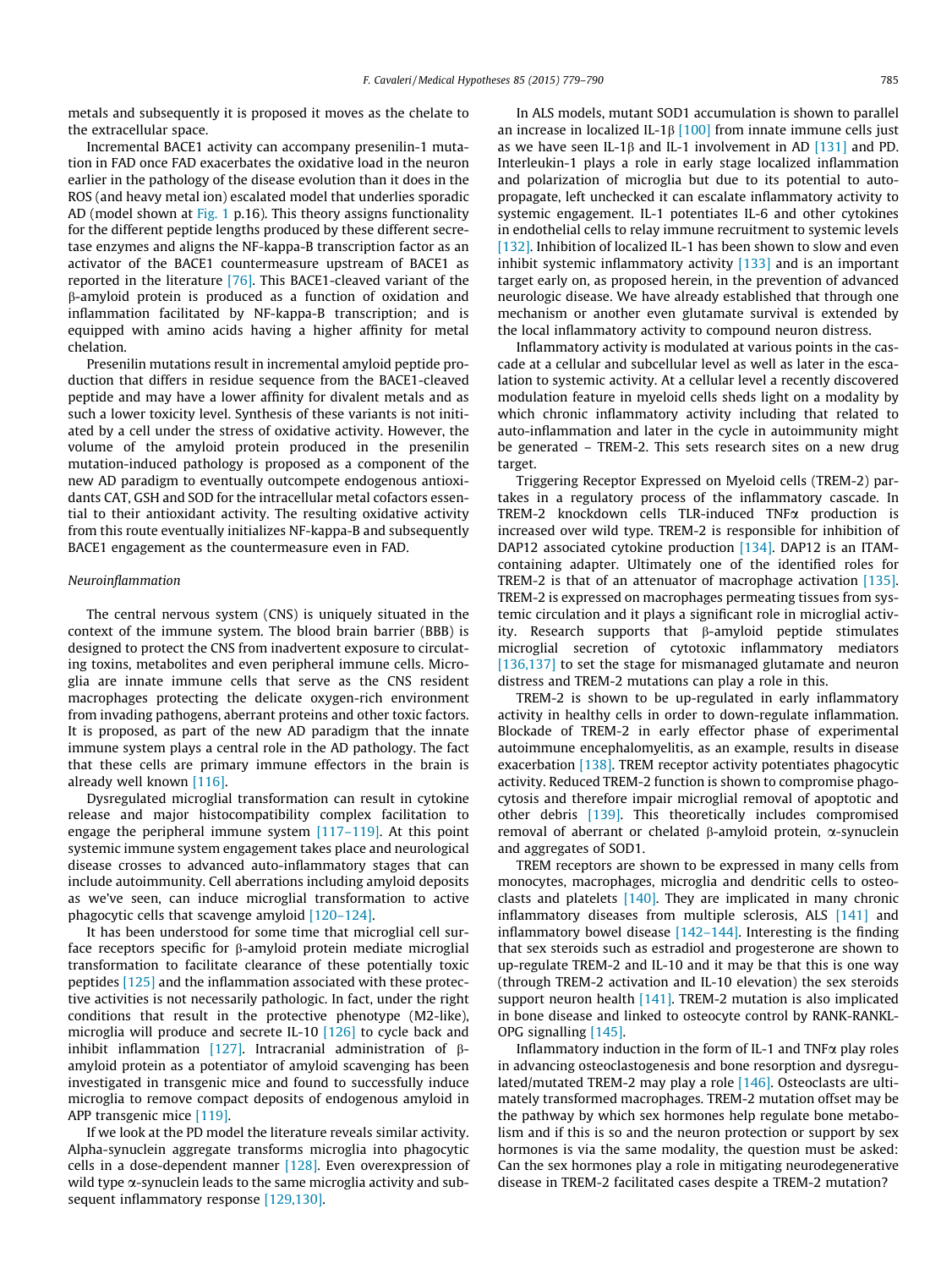There is, in fact, evidence suggesting a role for the sex steroid hormones in neuron health as will be further elaborated. Dysregulation of TREM-2 has also been implicated as a risk factor in neurodegenerative diseases like FTD, AD and PD [\[147,148,135,149\]](#page-11-0) and more recently in ALS [\[150\].](#page-11-0)

#### Summary

It has been suggested here that the neuron's protective counteraction to compounded oxidative stress is, in fact, incremental synthesis of APP and the processing yield from BACE1's catalytic actions on this protein – various  $\beta$ -amyloid peptide species. The incremental synthesis of APP and  $\beta$ -amyloid peptide resulting from oxidative load are proposed, as part of this new paradigm, to be added redundant and compounding compensatory support to the more common endogenous antioxidants SOD, CAT and GSH. However, in this  $APP/\beta$ -amyloid peptide we also have an added protective feature – a free metal countermeasure. APP is known to carry antioxidant potential  $[48]$  and the various  $\beta$ -amyloid peptides produced from APP are known to chelate free metal [\[49\]](#page-9-0).

This  $\beta$ -amyloid peptide synthesis is proposed here to be an intended design. As an interesting parallel, the very endogenous antioxidants SOD, CAT and GSH, themselves, depend on transition metals to exhibit their antioxidant properties – copper/zinc/manganese, manganese and selenium respectively. Shifting the perspective of their roles slightly allows us to consider a compounding benefit by these endogenous antioxidants associated with transition metal management. Transactivation to synthesize these endogenous antioxidants by nuclear Nrf2  $[68,151]$  results in the sequestering of intracellular metals (indirectly) that themselves may be contributing to elevated oxidation. It also results in a concurrent production of antioxidant peptides (SOD, CAT and GSH) that depend on the metal cofactor; thus a compounding protective value.

This perspective that APP and  $\beta$ -amyloid peptide may be playing related roles and/or additive functions to those of SOD, CAT and GSH may at first appear to be counterintuitive based on currently studied AD and PD models. However, when we look at the signalling sequence summarized in [Fig. 1](#page-5-0) (p. 16), the incremental ROS and the NF-kappa-B it induces is shown to induce BACE1 [\[152\].](#page-11-0) From here it is evident that BACE1 recruitment is inspired as a function of ROS and NF-kappa-B activation and in accordance with the proposed new AD paradigm is positioned in the sequence as a reaction to oxidation and inflammation – a protective countermeasure. β-Amyloid peptide, itself, can cycle back to also upregulate BACE1 activity creating and exponential forward signalling [\[153\].](#page-11-0) This is proposed, here, as a function of the new AD paradigm to simply be propelled by metal chelation by this  $\beta$ -amyloid peptide and the consequential oxidation resulting in the forward loop.

In the case of ALS, copper is already sequestered by SOD1 as a functional component of the antioxidant peptide and this differs from the pathology of AD. It takes on a different pathology that involves oxidative load induced by misfolded SOD1. Deleterious oxidation induced by this pathologic SOD1 might be a function of misfolding which exposes the metal as previously described. Transmission of the misfolding is conveyed based on healthy SOD1's affinity to quench the oxidative load imposed upon the cell by the misfolded SOD1. The metal is already sequestered in the SOD1 peptide and subsequently in the aggresome therefore the signalling for the synthesis of the countering APP and  $\beta$ -amyloid peptide is not warranted in ALS. This is aligned with the fact that ALS is not an amyloidogenic disease.

In all cases – ALS, PD and AD – trafficking and proteasome activity serve as a second level of compensation designed to remove the toxic insoluble proteins. However, if the cell is faced with

additional aberrations associated with trafficking such as TAU hyperphosphorylation as in AD, removal of the misfolded chelated b-amyloid peptide fails. In such a case oxidative load increases and the inflammatory pathway begins its escalatory phase. Cases of the disease that produce abnormally elevated levels of the aberrant protein that are not manageable by functional countermeasures of the cell will also succumb to symptoms of disease pathology.

At any point in the progression of these events such as even a mild escalation of  $\beta$ -amyloid peptide and  $\alpha$ -synuclein, microglia can be triggered by the aggregates to induce their transformation [\[154\].](#page-11-0) A TREM-2 mutation in the resident microglia in addition to trafficking aberrations or independent of these trafficking- or degradation-associated mutations could trigger an exacerbated inflammatory response [\[155\].](#page-11-0) This could occur even to low molecular weight aggregates made up of misfolded SOD1,  $\beta$ -amyloid peptide or a-synuclein.

Most diseases including our three, AD, ALS and PD, are multigenic. The multigenic model of disease involves multiples of aberrations and stressors which most often include mutations of the cell's compensatory systems. Multigenic diseases will require multi-target approaches to treat them effectively. In the case of AD, this proposed model points to preventive measures that must be applied early in the preclinical phase to prevent neuron damage and apoptosis. In the context of the proposed new AD paradigm this cannot involve inhibition of BACE1 (as currently targeted) to thwart the very system that is protecting the cell. Research already shows that BACE1 inhibition can result in neurological deficits [\[156\].](#page-11-0) In addition, this preclinical phase can be as lengthy as twenty years as cited. This provides an expansive window where long term persistence with the right intervention protocol might prove fruitful. Metal chelation may be a central feature of the treatment.

In the case of AD, ALS and PD we may have some common nodes to consider such as TREM-2 restoration or compensation if TREM-2 mutation is evident; NF-kappa-B inhibition to inhibit IL-1 or to compensate for TREM-2 mutation; and/or direct IL-1 inhibition. We can also consider a chelation approach to sequester free transition metals if these toxic metals exist in concentrations that are contributing to pathogenesis. Research using animal models can be designed to test these targets as a combined therapy. In vitro and subsequent in vivo research has already been designed at our lab to test the proposed new Cavaleri AD paradigm.

Drugs like Anakinra are shown to improve symptoms rising out of auto-inflammatory mechanisms [\[157,133\]](#page-11-0). Inhibition of IL-1 by Anakinra is also shown to inhibit systemic evolution of disease pathology via indirect IL-6 inhibition [\[158\]](#page-11-0). Such strategies may not resolve the genetic source of the inflammatory response or the underlying pathogenesis of the neurodegenerative disease but it may prove to down-regulate inflammasome dysregulation that can arise from poorly regulated inflammation due to mutations in TREM-2 or poorly managed intracellular oxidation.

Inhibition of NF-kappa-B can serve well to mitigate escalation of disease at the point of inflammasome assembly and innate immune system initialization either instead of or in combination with direct IL-1 inhibition. A drug in current study at UBC's Brain Research Center has shown promise as a role player in such preventive and even therapeutic programs. This is due to the drug's pleiotropic pharmacology including a propensity to mitigate NFkappa-B transactivation; chelate transition metals; serve as a potent antioxidant (reducing agent); and activate endogenous antioxidant generation through Nrf2 transactivation. We are currently testing these activities in the context of our proposed new AD paradigm.

This current research (unpublished) is also pointing to cell-type specific activity by this potentially therapeutic agent not before identified; activity conducive to preserving non-macrophage cell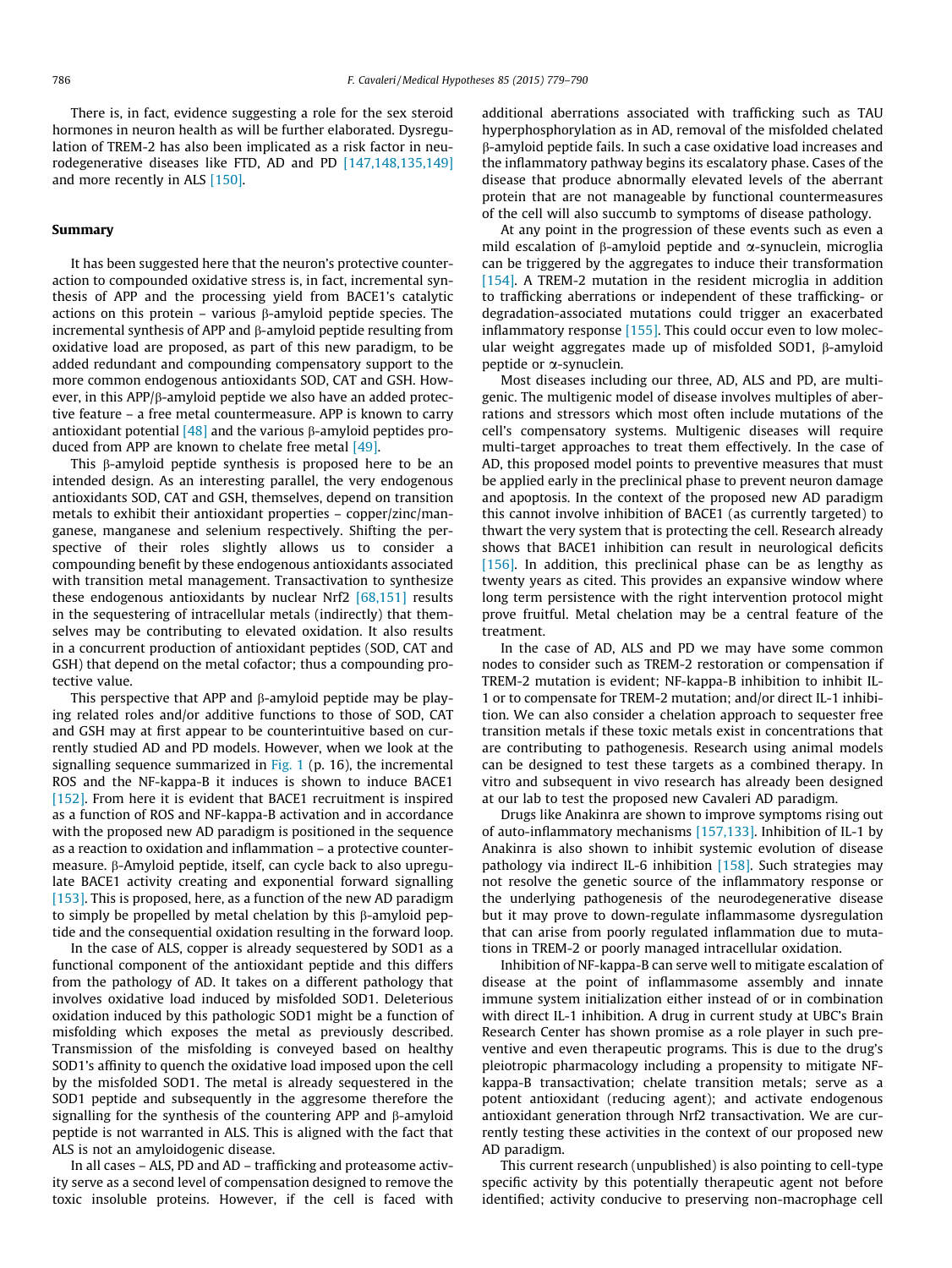<span id="page-8-0"></span>function by down-regulating genomic events related to prolonged inflammation that can be deleterious to the neuron. However, the pharmacology is shown to concurrently support basal NF-kappa-B activity and inflammatory events leading to macrophage (including microglia) polarization; supportive of effective immune response for debridement, scavenging and tissue protection and restoration. This pharmacology can play a significant role in antiinflammatory applications including targeting amyloidogenic, neuroinflammatory and neurodegenerative diseases like AD.

Sex-hormones as we have seen, have also shown promise in the up-regulation of TREM-2 and IL-10 and this may serve the therapeutic model as part of the multidrug program to reduce the rate in which these multigenic diseases might advance. Research does, in fact, indicate a lower risk for AD with hormone (estrogen) replacement therapy (HRT) in older women [\[159\]](#page-11-0). Research also indicates maintenance in hippocampal volume in women applying HRT but whether this translates into preserved cognitive capacity is uncertain [\[160\].](#page-11-0) Research shows estrogens to confer neuroprotection by astrocyte regulation [\[161\]](#page-11-0) in models of multiple sclerosis. Estrogens are shown to directly suppress  $\beta$ -amyloid signalling into the nucleus and in this way may be playing a positive role in amyloid management  $[6]$ . Estrogens are also shown to decrease the risk for AD and it may likely be due to facilitation of microglia phagocytosis and degradation of amyloid protein [\[162\]](#page-11-0).

However, it must be noted, on the other hand, other studies point to a weak conclusion that estrogens possibly contribute deleterious effects due to the fact that autoimmune diseases manifest with higher frequency in women. In multiple sclerosis, for instance, where autoimmunity is definitively involved in the pathology it is shown that testosterone therapy may play a role in slowing down progression. Pilot studies are revealing promising results although it's too early to make conclusions about neuropathologies that are as complex as these [\[163,164\]](#page-11-0).

However, it is commonly understood that neurons have androgen receptors that play roles in neuron development; specifically in axon and white matter development [\[165\].](#page-11-0) Testosterone is shown to have neuroprotective effects in motorneurons [\[166\].](#page-11-0) This protection may be a function of its capacity to preserve excitatory transmission and myelin integrity [\[167\]](#page-11-0). Studies targeting the neuron androgen receptor as a treatment strategy for demyelinating diseases such as multiple sclerosis have shown promising results [\[168\].](#page-11-0)

It's possible that the increased prevalence of multiple sclerosis in women predisposed due to other factors of the multigenic disease is a function of protective estrogen deficits as menopause approaches and ensues. Estrogen deficits associated with menstrual cycle changes are also shown to exacerbate symptoms of multiple sclerosis [\[169\].](#page-11-0) Sex hormone reduction in males takes on a very different pattern. Nevertheless, estrogen with progestin therapy may be a viable inclusion in the treatment of neurological diseases for women with testosterone therapy accompanied by dehydrotestosterone inhibition to play a role as part of the male therapeutic arsenal.

Applied in the early stages (early in the preclinical phase of the disease), such regulation of inflammatory cytokines and endocrine restoration may slow the transformation of microglia from their disease propagating state; and empower them to function as designed. The treatment of multigenic diseases such as these three will require case specific evaluation to determine precise genetic factors contributing to the pathology and the establishment of gene-specific therapies or mutation-specific treatment with multiple drugs that address the multigenic condition.

IL-1 is implicated as a mediator of dopaminergic cell death in PD [\[170\]](#page-11-0); as we've seen it plays a role in AD; and it is generally understood to be a factor in localized inflammation that starts in motion systemic acute phase response. Anakinra is a potent IL-1

receptor antagonist [\[171\]](#page-11-0) that crosses the BBB to reach cerebrovascular and spinal fluid concentrations that are therapeutic [\[172–](#page-11-0) [174\].](#page-11-0) It is understood that steroid hormones readily cross the BBB via protein-bound or protein-mediated transport [\[175\].](#page-11-0)

The therapeutic agent (NF-kappa-B inhibitor) we are currently investigating at the Brain Research Center may fit as a component of this common therapeutic foundation as well. Its full potential to cross the BBB is also in the process of being confirmed while we confirm other properties that are conducive to its role in this common therapeutic foundation.

Based on our review and the expansion of the new AD paradigm, it will likely be found that future treatment strategies for these three diseases – AD, ALS and PD and even other neurodegenerative diseases – may be comprised of a group of drugs that form a common treatment foundation. These may even include our three described – sex-steroid hormones, IL-1 inhibition and NF-kappa-B inhibition. It may include transition metal chelation as part of this common therapeutic foundation and for PD and AD an added component that transactivates Nrf2. The investigation of this and other common therapeutic drug foundations and their potential in AD, ALS and PD will be furthered in our own work one drug at a time. Our primary work is currently being executed in the context of the new AD paradigm to further define the disease model and the potential of a drug therapy.

#### Conflicts of interest statement

The author hypothesis is not inspired by third party influence; financial or other. The proposed paradigm shift and the treatment protocol in this review have not yet been studied in the context of Alzheimer's disease. A research grant will be pursued from a federal agency in order to avoid conflict of interest.

#### References

- [1] [Cavaleri F. Paradigm shift redefining molecular, metabolic and structural](http://refhub.elsevier.com/S0306-9877(15)00380-1/h0005) [events in Alzheimer's disease involves a proposed contribution by transition](http://refhub.elsevier.com/S0306-9877(15)00380-1/h0005) [metals. Defined lengthy preclinical stage provides new hope to circumvent](http://refhub.elsevier.com/S0306-9877(15)00380-1/h0005) [advancement of disease-and age-related neurodegeneration. Med](http://refhub.elsevier.com/S0306-9877(15)00380-1/h0005) [Hypotheses 2015](http://refhub.elsevier.com/S0306-9877(15)00380-1/h0005).
- [2] [Ebneth A et al. Overexpression of tau protein inhibits kinesin-dependent](http://refhub.elsevier.com/S0306-9877(15)00380-1/h0010) [trafficking of vesicles, mitochondria, and endoplasmic reticulum:](http://refhub.elsevier.com/S0306-9877(15)00380-1/h0010) [implications for Alzheimer's disease. J Cell Biol 1998;143\(3\):777–94](http://refhub.elsevier.com/S0306-9877(15)00380-1/h0010).
- [3] Cohen FE, Kelly JW. Therapeutic approaches to protein-misfolding diseases [Nature 2003;426\(6968\):905–9.](http://refhub.elsevier.com/S0306-9877(15)00380-1/h0015)
- [4] [Devi L, Anandatheerthavarada HK. Mitochondrial trafficking of APP and alpha](http://refhub.elsevier.com/S0306-9877(15)00380-1/h0020) [synuclein: relevance to mitochondrial dysfunction in Alzheimer's and](http://refhub.elsevier.com/S0306-9877(15)00380-1/h0020) [Parkinson's diseases. Biochim Biophys Acta 2010;1802\(1\):11–9.](http://refhub.elsevier.com/S0306-9877(15)00380-1/h0020)
- [5] Jhoo JH et al.  $\beta$ -Amyloid (1-42)-induced learning and memory deficits in [mice: involvement of oxidative burdens in the hippocampus and cerebral](http://refhub.elsevier.com/S0306-9877(15)00380-1/h0025) [cortex. Behav Brain Res 2004;155\(2\):185–96](http://refhub.elsevier.com/S0306-9877(15)00380-1/h0025).
- [6] Bao J et al. Suppression of  $\beta$ [-amyloid precursor protein signaling into the](http://refhub.elsevier.com/S0306-9877(15)00380-1/h0030) [nucleus by estrogens mediated through complex formation between the](http://refhub.elsevier.com/S0306-9877(15)00380-1/h0030) [estrogen receptor and Fe65. Mol Cell Biol 2007;27\(4\):1321–33.](http://refhub.elsevier.com/S0306-9877(15)00380-1/h0030)
- [7] [Chen X-H et al. Long-term accumulation of amyloid-](http://refhub.elsevier.com/S0306-9877(15)00380-1/h0035) $\beta$ ,  $\beta$ -secretase, presenilin-[1, and caspase-3 in damaged axons following brain trauma. Am J Pathol](http://refhub.elsevier.com/S0306-9877(15)00380-1/h0035) [2004;165\(2\):357–71](http://refhub.elsevier.com/S0306-9877(15)00380-1/h0035).
- [8] [Ross CA, Poirier MA. Protein aggregation and neurodegenerative disease. Nat](http://refhub.elsevier.com/S0306-9877(15)00380-1/h0040) [Med 2004](http://refhub.elsevier.com/S0306-9877(15)00380-1/h0040).
- [9] [Houlden H et al. A novel presenilin mutation \(M233V\) causing very early](http://refhub.elsevier.com/S0306-9877(15)00380-1/h0045) [onset Alzheimer's disease with Lewy bodies. Neurosci Lett 2001;313\(1\):93–5.](http://refhub.elsevier.com/S0306-9877(15)00380-1/h0045)
- [10] [Selkoe DJ. Cell biology of protein misfolding: the examples of Alzheimer's and](http://refhub.elsevier.com/S0306-9877(15)00380-1/h0050) [Parkinson's diseases. Nat Cell Biol 2004;6\(11\):1054–61.](http://refhub.elsevier.com/S0306-9877(15)00380-1/h0050)
- [11] Duff K et al. Increased amyloid-b[42 \(43\) in brains of mice expressing mutant](http://refhub.elsevier.com/S0306-9877(15)00380-1/h0055) [presenilin 1. Nature 1996;383\(6602\):710–3](http://refhub.elsevier.com/S0306-9877(15)00380-1/h0055).
- [12] [Citron M et al. Mutant presenilins of Alzheimer's disease increase production](http://refhub.elsevier.com/S0306-9877(15)00380-1/h0060) of 42-residue amyloid  $\hat{\beta}$ [-protein in both transfected cells and transgenic mice.](http://refhub.elsevier.com/S0306-9877(15)00380-1/h0060) [Nat Med 1997;3\(1\):67–72](http://refhub.elsevier.com/S0306-9877(15)00380-1/h0060).
- [13] [Giliberto L et al. Mutant presenilin 1 increases the expression and activity of](http://refhub.elsevier.com/S0306-9877(15)00380-1/h0065) [BACE1. J Biol Chem 2009;284\(14\):9027–38](http://refhub.elsevier.com/S0306-9877(15)00380-1/h0065).
- [14] Singleton A et al.  $\alpha$ [-Synuclein locus triplication causes Parkinson's disease.](http://refhub.elsevier.com/S0306-9877(15)00380-1/h0070) [Science 2003;302\(5646\):841.](http://refhub.elsevier.com/S0306-9877(15)00380-1/h0070)
- [15] [Dawson TM, Dawson VL. Rare genetic mutations shed light on the](http://refhub.elsevier.com/S0306-9877(15)00380-1/h0075) [pathogenesis of Parkinson disease. J Clin Investig 2003;111\(2\):145–51.](http://refhub.elsevier.com/S0306-9877(15)00380-1/h0075)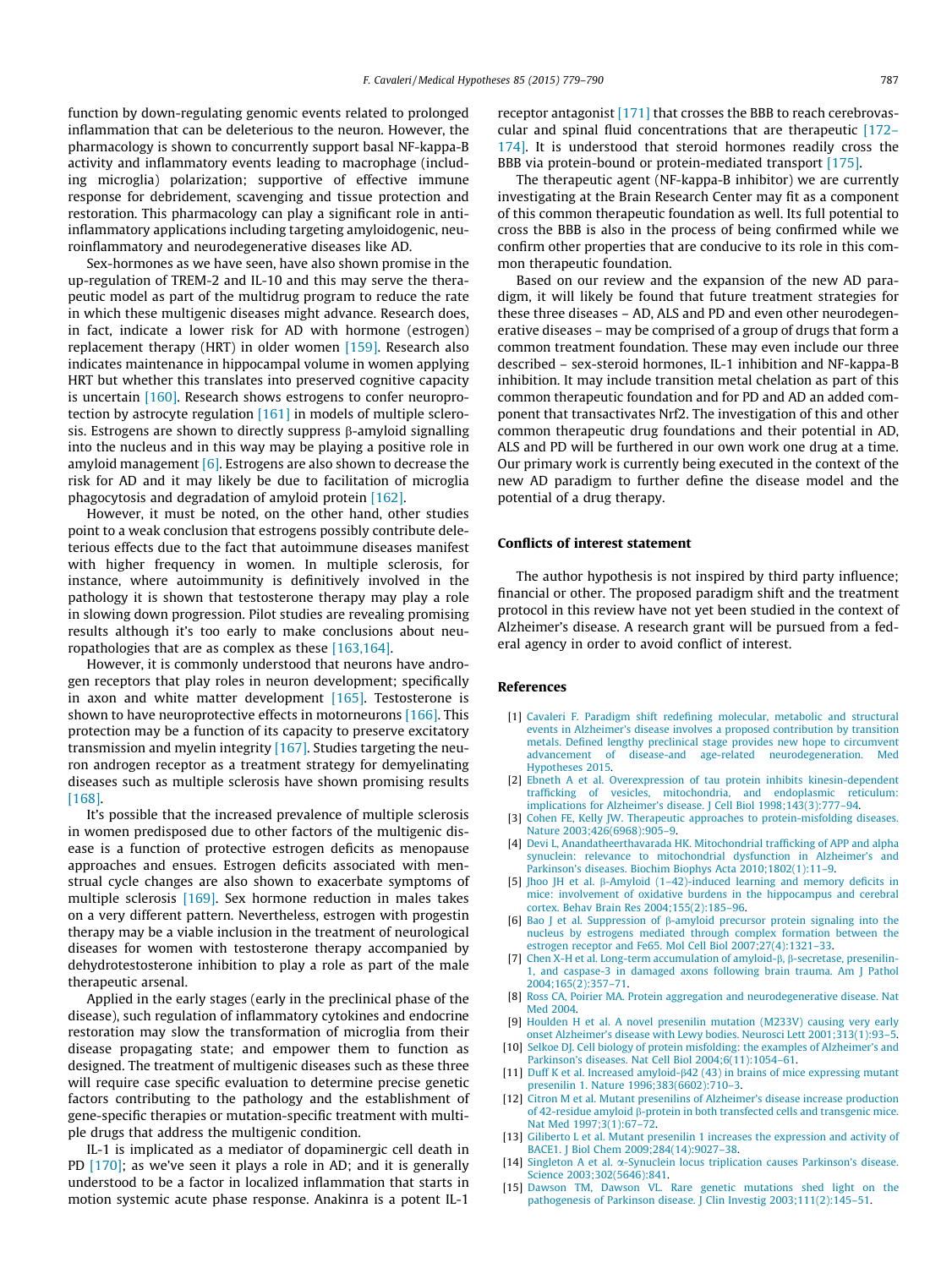- <span id="page-9-0"></span>[16] [Hashimoto M et al. Role of protein aggregation in mitochondrial dysfunction](http://refhub.elsevier.com/S0306-9877(15)00380-1/h0080) [and neurodegeneration in Alzheimer's and Parkinson's diseases. NeuroMol](http://refhub.elsevier.com/S0306-9877(15)00380-1/h0080) [Med 2003;4\(1–2\):21–35](http://refhub.elsevier.com/S0306-9877(15)00380-1/h0080).
- [17] [Dawson TM, Dawson VL. Molecular pathways of neurodegeneration in](http://refhub.elsevier.com/S0306-9877(15)00380-1/h0085) [Parkinson's disease. Science 2003;302\(5646\):819–22](http://refhub.elsevier.com/S0306-9877(15)00380-1/h0085).
- [18] [Iguchi Y et al. Oxidative stress induced by glutathione depletion reproduces](http://refhub.elsevier.com/S0306-9877(15)00380-1/h0090) [pathological modifications of TDP-43 linked to TDP-43 proteinopathies.](http://refhub.elsevier.com/S0306-9877(15)00380-1/h0090) [Neurobiol Dis 2012;45\(3\):862–70](http://refhub.elsevier.com/S0306-9877(15)00380-1/h0090).
- [19] [Nakashima-Yasuda H et al. Co-morbidity of TDP-43 proteinopathy in Lewy](http://refhub.elsevier.com/S0306-9877(15)00380-1/h0095) [body related diseases. Acta Neuropathol 2007;114\(3\):221–9.](http://refhub.elsevier.com/S0306-9877(15)00380-1/h0095)
- [20] [Rutherford NJ et al. Novel mutations in TARDBP \(TDP-43\) in patients with](http://refhub.elsevier.com/S0306-9877(15)00380-1/h0100) [familial amyotrophic lateral sclerosis. PLoS Genet 2008;4\(9\):e1000193](http://refhub.elsevier.com/S0306-9877(15)00380-1/h0100).
- [21] [Cole NB et al. Metal-catalyzed oxidation of](http://refhub.elsevier.com/S0306-9877(15)00380-1/h0105) α-synuclein helping to define the [relationship between oligomers, protofibrils, and filaments. J Biol Chem](http://refhub.elsevier.com/S0306-9877(15)00380-1/h0105) [2005;280\(10\):9678–90.](http://refhub.elsevier.com/S0306-9877(15)00380-1/h0105)
- [22] [Paik SR, Shin H-J, Lee J-H. Metal-catalyzed oxidation of](http://refhub.elsevier.com/S0306-9877(15)00380-1/h0110)  $\alpha$ -synuclein in the [presence of copper \(II\) and hydrogen peroxide. Arch Biochem Biophys](http://refhub.elsevier.com/S0306-9877(15)00380-1/h0110) [2000;378\(2\):269–77](http://refhub.elsevier.com/S0306-9877(15)00380-1/h0110).
- [23] [Polymeropoulos MH et al. Mutation in the](http://refhub.elsevier.com/S0306-9877(15)00380-1/h0115)  $\alpha$ -synuclein gene identified in [families with Parkinson's disease. Science 1997;276\(5321\):2045–7.](http://refhub.elsevier.com/S0306-9877(15)00380-1/h0115)
- [24] [Rasia RM et al. Structural characterization of copper \(II\) binding to](http://refhub.elsevier.com/S0306-9877(15)00380-1/h0120) a[synuclein: insights into the bioinorganic chemistry of Parkinson's disease.](http://refhub.elsevier.com/S0306-9877(15)00380-1/h0120) [Proc Natl Acad Sci USA 2005;102\(12\):4294–9](http://refhub.elsevier.com/S0306-9877(15)00380-1/h0120).
- [25] [Atwood CS et al. Dramatic aggregation of Alzheimer A](http://refhub.elsevier.com/S0306-9877(15)00380-1/h0125)ß by Cu (II) is induced [by conditions representing physiological acidosis. J Biol Chem 1998;273](http://refhub.elsevier.com/S0306-9877(15)00380-1/h0125) [\(21\):12817–26.](http://refhub.elsevier.com/S0306-9877(15)00380-1/h0125)
- [26] [Cornett C et al. Trace elements in Alzheimer's disease pituitary glands. Biol](http://refhub.elsevier.com/S0306-9877(15)00380-1/h0130) [Trace Elem Res 1998;62\(1–2\):107–14](http://refhub.elsevier.com/S0306-9877(15)00380-1/h0130).
- [27] [Syme CD et al. Copper binding to the amyloid-](http://refhub.elsevier.com/S0306-9877(15)00380-1/h0135) $\beta$  (A $\beta$ ) peptide associated with [Alzheimer's disease folding, coordination geometry, pH dependence,](http://refhub.elsevier.com/S0306-9877(15)00380-1/h0135) stoichiometry, and affinity of  $AP-(1-28)$ : insights from a range of [complementary spectroscopic techniques. J Biol Chem 2004;279](http://refhub.elsevier.com/S0306-9877(15)00380-1/h0135) [\(18\):18169–77.](http://refhub.elsevier.com/S0306-9877(15)00380-1/h0135)
- [28] [Atwood CS et al. Copper mediates dityrosine cross-linking of Alzheimer's](http://refhub.elsevier.com/S0306-9877(15)00380-1/h0140) amyloid-b[. Biochemistry 2004;43\(2\):560–8](http://refhub.elsevier.com/S0306-9877(15)00380-1/h0140).
- [29] [Bellingham SA et al. Copper depletion down-regulates expression of the](http://refhub.elsevier.com/S0306-9877(15)00380-1/h0145) Alzheimer's disease amyloid-b [precursor protein gene. J Biol Chem 2004;279](http://refhub.elsevier.com/S0306-9877(15)00380-1/h0145) [\(19\):20378–86.](http://refhub.elsevier.com/S0306-9877(15)00380-1/h0145)
- [30] [Hashimoto M et al. Oxidative stress induces amyloid-like aggregate](http://refhub.elsevier.com/S0306-9877(15)00380-1/h0150) formation of NACP/ $\alpha$ [-synuclein in vitro. NeuroReport 1999;10\(4\):717–21.](http://refhub.elsevier.com/S0306-9877(15)00380-1/h0150)
- [31] [Binolfi A et al. Site-specific interactions of Cu \(II\) with](http://refhub.elsevier.com/S0306-9877(15)00380-1/h0155)  $\alpha$  and  $\beta$ -synuclein: [bridging the molecular gap between metal binding and aggregation. J Am](http://refhub.elsevier.com/S0306-9877(15)00380-1/h0155) [Chem Soc 2008;130\(35\):11801–12](http://refhub.elsevier.com/S0306-9877(15)00380-1/h0155).
- [32] [Bush AI. Metals and neuroscience. Curr Opin Chem Biol 2000;4\(2\):184–91.](http://refhub.elsevier.com/S0306-9877(15)00380-1/h0160) [33] [Jomova K et al. Metals, oxidative stress and neurodegenerative disorders. Mol](http://refhub.elsevier.com/S0306-9877(15)00380-1/h0165)
- [Cell Biochem 2010;345\(1–2\):91–104.](http://refhub.elsevier.com/S0306-9877(15)00380-1/h0165) [34] [Hashimoto M et al. Human recombinant NACP/](http://refhub.elsevier.com/S0306-9877(15)00380-1/h0170) $\alpha$ -synuclein is aggregated and
- [fibrillated in vitro: relevance for Lewy body disease. Brain Res 1998;799](http://refhub.elsevier.com/S0306-9877(15)00380-1/h0170) [\(2\):301–6](http://refhub.elsevier.com/S0306-9877(15)00380-1/h0170).
- [35] [Valentine JS, Doucette PA, Zittin Potter S. Copper–zinc superoxide dismutase](http://refhub.elsevier.com/S0306-9877(15)00380-1/h0175) [and amyotrophic lateral sclerosis. Annu Rev Biochem 2005;74:563–93](http://refhub.elsevier.com/S0306-9877(15)00380-1/h0175).
- [36] [Hwang C-S et al. Copper- and zinc-containing superoxide dismutase \(Cu/](http://refhub.elsevier.com/S0306-9877(15)00380-1/h0180) [ZnSOD\) is required for the protection of Candida albicans against oxidative](http://refhub.elsevier.com/S0306-9877(15)00380-1/h0180) [stresses and the expression of its full virulence. Microbiology 2002;148](http://refhub.elsevier.com/S0306-9877(15)00380-1/h0180) [\(11\):3705–13.](http://refhub.elsevier.com/S0306-9877(15)00380-1/h0180)
- [37] [Yim MB et al. A gain-of-function of an amyotrophic lateral sclerosis](http://refhub.elsevier.com/S0306-9877(15)00380-1/h0185)[associated Cu, Zn-superoxide dismutase mutant: an enhancement of free](http://refhub.elsevier.com/S0306-9877(15)00380-1/h0185) [radical formation due to a decrease in Km for hydrogen peroxide. Proc Natl](http://refhub.elsevier.com/S0306-9877(15)00380-1/h0185) [Acad Sci 1996;93\(12\):5709–14.](http://refhub.elsevier.com/S0306-9877(15)00380-1/h0185)
- [38] [Eum WS, Kang JH. Release of copper ions from the familial amyotrophic](http://refhub.elsevier.com/S0306-9877(15)00380-1/h0190) [lateral sclerosis-associated Cu. Zn-superoxide dismutase mutants. Mol Cell](http://refhub.elsevier.com/S0306-9877(15)00380-1/h0190)  $1999.9(1):110-4$
- [39] [Chan PH. Oxygen radicals in focal cerebral ischemia. Brain Pathol 1994;4](http://refhub.elsevier.com/S0306-9877(15)00380-1/h0195)  $(1):59-65.$
- [40] [Jaarsma D et al. Human Cu/Zn superoxide dismutase \(SOD1\) overexpression](http://refhub.elsevier.com/S0306-9877(15)00380-1/h0200) [in mice causes mitochondrial vacuolization, axonal degeneration, and](http://refhub.elsevier.com/S0306-9877(15)00380-1/h0200) [premature motoneuron death and accelerates motoneuron disease in mice](http://refhub.elsevier.com/S0306-9877(15)00380-1/h0200) [expressing a familial amyotrophic lateral sclerosis mutant SOD1. Neurobiol](http://refhub.elsevier.com/S0306-9877(15)00380-1/h0200) [Dis 2000;7\(6\):623–43](http://refhub.elsevier.com/S0306-9877(15)00380-1/h0200).
- [41] [Grad LI et al. Intermolecular transmission of superoxide dismutase 1](http://refhub.elsevier.com/S0306-9877(15)00380-1/h0205) [misfolding in living cells. Proc Natl Acad Sci 2011;108\(39\):16398–403.](http://refhub.elsevier.com/S0306-9877(15)00380-1/h0205)
- [42] [Stieber A et al. Disruption of the structure of the Golgi apparatus and the](http://refhub.elsevier.com/S0306-9877(15)00380-1/h0210) [function of the secretory pathway by mutants G93A and G85R of Cu, Zn](http://refhub.elsevier.com/S0306-9877(15)00380-1/h0210) [superoxide dismutase \(SOD1\) of familial amyotrophic lateral sclerosis. J](http://refhub.elsevier.com/S0306-9877(15)00380-1/h0210) [Neurol Sci 2004;219\(1\):45–53.](http://refhub.elsevier.com/S0306-9877(15)00380-1/h0210)
- [43] [Bolton C, Paul C. Glutamate receptors in neuroinflammatory demyelinating](http://refhub.elsevier.com/S0306-9877(15)00380-1/h0215) [disease. Mediators Inflamm 2006;2006](http://refhub.elsevier.com/S0306-9877(15)00380-1/h0215).
- [44] [Foust KD et al. Therapeutic AAV9-mediated suppression of mutant SOD1](http://refhub.elsevier.com/S0306-9877(15)00380-1/h0220) [slows disease progression and extends survival in models of inherited ALS.](http://refhub.elsevier.com/S0306-9877(15)00380-1/h0220) [Mol Ther 2013](http://refhub.elsevier.com/S0306-9877(15)00380-1/h0220).
- [45] [Münch C, O'Brien J, Bertolotti A. Prion-like propagation of mutant superoxide](http://refhub.elsevier.com/S0306-9877(15)00380-1/h0225) [dismutase-1 misfolding in neuronal cells. Proc Natl Acad Sci 2011;108](http://refhub.elsevier.com/S0306-9877(15)00380-1/h0225) [\(9\):3548–53](http://refhub.elsevier.com/S0306-9877(15)00380-1/h0225).
- [46] [Urushitani M et al. The endoplasmic reticulum-Golgi pathway is a target for](http://refhub.elsevier.com/S0306-9877(15)00380-1/h0230) [translocation and aggregation of mutant superoxide dismutase linked to ALS.](http://refhub.elsevier.com/S0306-9877(15)00380-1/h0230) [FASEB J 2008;22\(7\):2476–87](http://refhub.elsevier.com/S0306-9877(15)00380-1/h0230).
- [47] [Bosco DA et al. Wild-type and mutant SOD1 share an aberrant conformation](http://refhub.elsevier.com/S0306-9877(15)00380-1/h0235) [and a common pathogenic pathway in ALS. Nat Neurosci 2010;13](http://refhub.elsevier.com/S0306-9877(15)00380-1/h0235) [\(11\):1396–403.](http://refhub.elsevier.com/S0306-9877(15)00380-1/h0235)
- [48] [Goodman Y, Mattson MP. Secreted forms of](http://refhub.elsevier.com/S0306-9877(15)00380-1/h0240)  $\beta$ -amyloid precursor protein [protect hippocampal neurons against amyloid](http://refhub.elsevier.com/S0306-9877(15)00380-1/h0240)  $\beta$ -peptide-induced oxidative [injury. Exp Neurol 1994;128\(1\):1–12.](http://refhub.elsevier.com/S0306-9877(15)00380-1/h0240)
- [49] Kontush A. Amyloid-b[: an antioxidant that becomes a pro-oxidant and](http://refhub.elsevier.com/S0306-9877(15)00380-1/h0245) [critically contributes to Alzheimer's disease. Free Radical Biol Med 2001;31](http://refhub.elsevier.com/S0306-9877(15)00380-1/h0245)  $(9):1120-31.$
- [50] [Halliwell B. Reactive oxygen species and the central nervous system, in Free](http://refhub.elsevier.com/S0306-9877(15)00380-1/h0250) [Radicals in the Brain. Springer; 1992. p. 21–40](http://refhub.elsevier.com/S0306-9877(15)00380-1/h0250).
- [51] [Liu D, Liu J, Wen J. Elevation of hydrogen peroxide after spinal cord injury](http://refhub.elsevier.com/S0306-9877(15)00380-1/h0255) [detected by using the Fenton reaction. Free Radical Biol Med 1999;27](http://refhub.elsevier.com/S0306-9877(15)00380-1/h0255) [\(3\):478–82](http://refhub.elsevier.com/S0306-9877(15)00380-1/h0255).
- [52] [Bezprozvanny I, Mattson MP. Neuronal calcium mishandling and the](http://refhub.elsevier.com/S0306-9877(15)00380-1/h0260) [pathogenesis of Alzheimer's disease. Trends Neurosci 2008;31\(9\):454–63.](http://refhub.elsevier.com/S0306-9877(15)00380-1/h0260)
- [53] [Johnson VE, Stewart W, Smith DH. Traumatic brain injury and amyloid-](http://refhub.elsevier.com/S0306-9877(15)00380-1/h0265) $\beta$ [pathology: a link to Alzheimer's disease? Nat Rev Neurosci 2010;11](http://refhub.elsevier.com/S0306-9877(15)00380-1/h0265)  $(5):361-70.$
- [54] Uryu K et al. Repetitive mild brain trauma accelerates  $\overrightarrow{AB}$  deposition, lipid [peroxidation, and cognitive impairment in a transgenic mouse model of](http://refhub.elsevier.com/S0306-9877(15)00380-1/h0270) [Alzheimer amyloidosis. J Neurosci 2002;22\(2\):446–54](http://refhub.elsevier.com/S0306-9877(15)00380-1/h0270).
- [55] [Bush AI, Tanzi RE. The galvanization of](http://refhub.elsevier.com/S0306-9877(15)00380-1/h0275) b-amyloid in Alzheimer's disease. Proc [Natl Acad Sci 2002;99\(11\):7317–9.](http://refhub.elsevier.com/S0306-9877(15)00380-1/h0275)
- [56] [Bousejra-ElGarah F et al. Iron \(II\) binding to amyloid-](http://refhub.elsevier.com/S0306-9877(15)00380-1/h0280)b, the Alzheimer's [peptide. Inorg Chem 2011;50\(18\):9024–30](http://refhub.elsevier.com/S0306-9877(15)00380-1/h0280).
- [57] [Cherny RA et al. Treatment with a copper–zinc chelator markedly and rapidly](http://refhub.elsevier.com/S0306-9877(15)00380-1/h0285) inhibits b[-amyloid accumulation in Alzheimer's disease transgenic mice.](http://refhub.elsevier.com/S0306-9877(15)00380-1/h0285) [Neuron 2001;30\(3\):665–76.](http://refhub.elsevier.com/S0306-9877(15)00380-1/h0285)
- [58] Wirths O et al. Intraneuronal Ab [accumulation precedes plaque formation in](http://refhub.elsevier.com/S0306-9877(15)00380-1/h0290) b[-amyloid precursor protein and presenilin-1 double-transgenic mice.](http://refhub.elsevier.com/S0306-9877(15)00380-1/h0290) [Neurosci Lett 2001;306\(1\):116–20.](http://refhub.elsevier.com/S0306-9877(15)00380-1/h0290)
- [59] [Butterfield DA, Lauderback CM. Lipid peroxidation and protein oxidation in](http://refhub.elsevier.com/S0306-9877(15)00380-1/h0295) [Alzheimer's disease brain: potential causes and consequences involving](http://refhub.elsevier.com/S0306-9877(15)00380-1/h0295) amyloid b[-peptide-associated free radical oxidative stress. Free Radical Biol](http://refhub.elsevier.com/S0306-9877(15)00380-1/h0295) [Med 2002;32\(11\):1050–60](http://refhub.elsevier.com/S0306-9877(15)00380-1/h0295).
- [60] [Frautschy SA, Baird A, Cole GM. Effects of injected Alzheimer beta-amyloid](http://refhub.elsevier.com/S0306-9877(15)00380-1/h0300) [cores in rat brain. Proc Natl Acad Sci 1991;88\(19\):8362–6](http://refhub.elsevier.com/S0306-9877(15)00380-1/h0300).
- [61] Clifford PM et al. A $\beta$  peptides can enter the brain through a defective blood[brain barrier and bind selectively to neurons. Brain Res 2007;1142:223–36](http://refhub.elsevier.com/S0306-9877(15)00380-1/h0305).
- [62] [Haass C, Selkoe DJ. Soluble protein oligomers in neurodegeneration: lessons](http://refhub.elsevier.com/S0306-9877(15)00380-1/h0310) from the Alzheimer's amyloid b[-peptide. Nat Rev Mol Cell Biol 2007;8](http://refhub.elsevier.com/S0306-9877(15)00380-1/h0310) [\(2\):101–12](http://refhub.elsevier.com/S0306-9877(15)00380-1/h0310).
- [63] [Benilova I, Karran E, De Strooper B. The toxic A \[beta\] oligomer and](http://refhub.elsevier.com/S0306-9877(15)00380-1/h0315) [Alzheimer's disease: an emperor in need of clothes. Nat Neurosci 2012;15](http://refhub.elsevier.com/S0306-9877(15)00380-1/h0315) [\(3\):349–57](http://refhub.elsevier.com/S0306-9877(15)00380-1/h0315).
- [64] [Chiti F, Dobson CM. Protein misfolding, functional amyloid, and human](http://refhub.elsevier.com/S0306-9877(15)00380-1/h0320) [disease. Annu Rev Biochem 2006;75:333–66](http://refhub.elsevier.com/S0306-9877(15)00380-1/h0320).
- [65] [Goldstein JC et al. The coordinate release of cytochrome c during apoptosis is](http://refhub.elsevier.com/S0306-9877(15)00380-1/h0325) [rapid, complete and kinetically invariant. Nat Cell Biol 2000;2\(3\):156–62](http://refhub.elsevier.com/S0306-9877(15)00380-1/h0325).
- [66] [de Vries HE et al. Nrf2-induced antioxidant protection: a promising target to](http://refhub.elsevier.com/S0306-9877(15)00380-1/h0330) [counteract ROS-mediated damage in neurodegenerative disease? Free](http://refhub.elsevier.com/S0306-9877(15)00380-1/h0330) [Radical Biol Med 2008;45\(10\):1375–83](http://refhub.elsevier.com/S0306-9877(15)00380-1/h0330).
- [67] [Dumont M, Beal MF. Neuroprotective strategies involving ROS in Alzheimer](http://refhub.elsevier.com/S0306-9877(15)00380-1/h0335) [disease. Free Radical Biol Med 2011;51\(5\):1014–26](http://refhub.elsevier.com/S0306-9877(15)00380-1/h0335).
- [68] [Bryan HK et al. The Nrf2 cell defence pathway: Keap1-dependent and](http://refhub.elsevier.com/S0306-9877(15)00380-1/h0340)[independent mechanisms of regulation. Biochem Pharmacol 2013;85](http://refhub.elsevier.com/S0306-9877(15)00380-1/h0340) [\(6\):705–17](http://refhub.elsevier.com/S0306-9877(15)00380-1/h0340).
- [69] [Nguyen T, Huang H, Pickett CB. Transcriptional regulation of the antioxidant](http://refhub.elsevier.com/S0306-9877(15)00380-1/h0345) [response element Activation by Nrf2 and repression by MafK. J Biol Chem](http://refhub.elsevier.com/S0306-9877(15)00380-1/h0345) [2000;275\(20\):15466–73.](http://refhub.elsevier.com/S0306-9877(15)00380-1/h0345)
- [70] [Nik Moussavi. S.H., et al., The BACE1-PSEN-A](http://refhub.elsevier.com/S0306-9877(15)00380-1/h0350)bPP regulatory axis has an [ancient role in response to low oxygen/oxidative stress. J Alzheimer's Dis](http://refhub.elsevier.com/S0306-9877(15)00380-1/h0350) [2012;28\(3\):515–30](http://refhub.elsevier.com/S0306-9877(15)00380-1/h0350).
- [71] [Wright JA, Brown DR. Alpha-synuclein and its role in metal binding:](http://refhub.elsevier.com/S0306-9877(15)00380-1/h0355) [relevance to Parkinson's disease. J Neurosci Res 2008;86\(3\):496–503.](http://refhub.elsevier.com/S0306-9877(15)00380-1/h0355)
- [72] [Flohé L et al. Redox regulation of NF-kappa B activation. Free Radical Biol Med](http://refhub.elsevier.com/S0306-9877(15)00380-1/h0360) [1997;22\(6\):1115–26](http://refhub.elsevier.com/S0306-9877(15)00380-1/h0360).
- [73] [García-Ruiz C et al. Role of oxidative stress generated from the mitochondrial](http://refhub.elsevier.com/S0306-9877(15)00380-1/h0365) [electron transport chain and mitochondrial glutathione status in loss of](http://refhub.elsevier.com/S0306-9877(15)00380-1/h0365) [mitochondrial function and activation of transcription factor nuclear factor](http://refhub.elsevier.com/S0306-9877(15)00380-1/h0365)[kappa B: studies with isolated mitochondria and rat hepatocytes. Mol](http://refhub.elsevier.com/S0306-9877(15)00380-1/h0365) [Pharmacol 1995;48\(5\):825–34.](http://refhub.elsevier.com/S0306-9877(15)00380-1/h0365)
- [74] [Bourne KZ et al. Differential regulation of BACE1 promoter activity by nuclear](http://refhub.elsevier.com/S0306-9877(15)00380-1/h0370) factor- $\kappa$ [B in neurons and glia upon exposure to](http://refhub.elsevier.com/S0306-9877(15)00380-1/h0370)  $\beta$ -amyloid peptides. J [Neurosci Res 2007;85\(6\):1194–204](http://refhub.elsevier.com/S0306-9877(15)00380-1/h0370).
- [75] [Wyss-Coray T. Inflammation in Alzheimer disease: driving force, bystander or](http://refhub.elsevier.com/S0306-9877(15)00380-1/h0375) [beneficial response? Nat Med 2006;12\(9\):1005–15](http://refhub.elsevier.com/S0306-9877(15)00380-1/h0375).
- [76] Chen C-H et al. Increased NF-K[B signalling up-regulates BACE1 expression](http://refhub.elsevier.com/S0306-9877(15)00380-1/h0380) [and its therapeutic potential in Alzheimer's disease. Int J](http://refhub.elsevier.com/S0306-9877(15)00380-1/h0380) [Neuropsychopharmacol 2012;15\(1\):77–90.](http://refhub.elsevier.com/S0306-9877(15)00380-1/h0380)
- [77] [Murphy RM. Peptide aggregation in neurodegenerative disease. Annu Rev](http://refhub.elsevier.com/S0306-9877(15)00380-1/h0385) [Biomed Eng 2002;4\(1\):155–74](http://refhub.elsevier.com/S0306-9877(15)00380-1/h0385).
- [78] [Mantyh PW et al. Aluminum, iron, and zinc ions promote aggregation of](http://refhub.elsevier.com/S0306-9877(15)00380-1/h0390) physiological concentrations of b[-amyloid peptide. J Neurochem 1993;61](http://refhub.elsevier.com/S0306-9877(15)00380-1/h0390) [\(3\):1171–4](http://refhub.elsevier.com/S0306-9877(15)00380-1/h0390).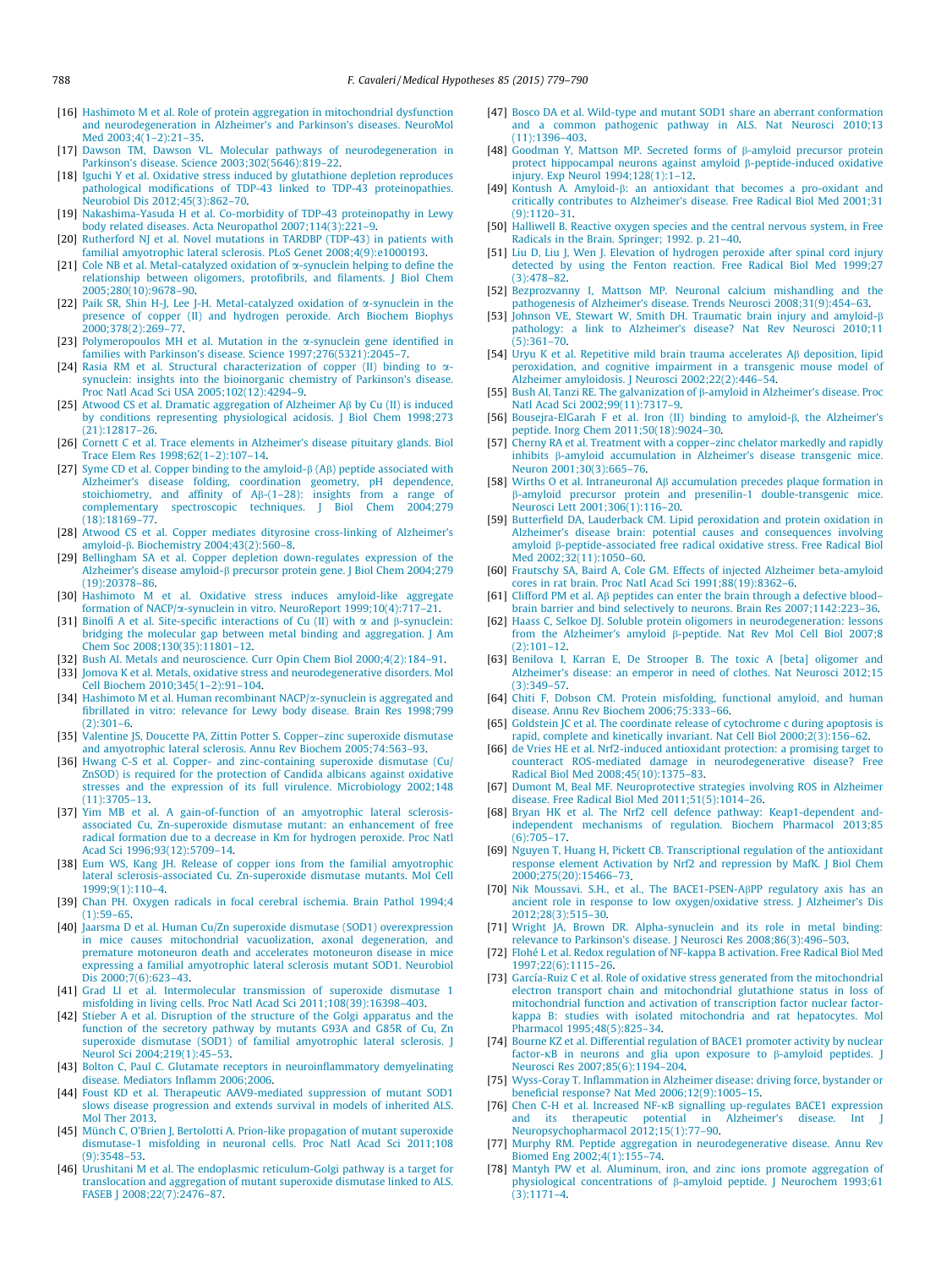- <span id="page-10-0"></span>[79] [Rottkamp CA et al. Redox-active iron mediates amyloid-](http://refhub.elsevier.com/S0306-9877(15)00380-1/h0395)b toxicity. Free [Radical Biol Med 2001;30\(4\):447–50](http://refhub.elsevier.com/S0306-9877(15)00380-1/h0395).
- [80] [Amrallah AH, Abdalla NA, El-Haty EY. Mixed ligand complexes of](http://refhub.elsevier.com/S0306-9877(15)00380-1/h0400) [benzimidazole and pyrimidine hydroxy azo dyes with some transition](http://refhub.elsevier.com/S0306-9877(15)00380-1/h0400) [metals and glycine,](http://refhub.elsevier.com/S0306-9877(15)00380-1/h0400) [DL-alanine or](http://refhub.elsevier.com/S0306-9877(15)00380-1/h0400) DL-leucine. Talanta 1998;46(4):491-500.
- [81] [Cavaleri F. Paradigm shift redefining molecular, metabolic and structural](http://refhub.elsevier.com/S0306-9877(15)00380-1/h0405) [events in Alzheimer's disease involves a proposed contribution by transition](http://refhub.elsevier.com/S0306-9877(15)00380-1/h0405) [metals. Defined lengthy preclinical stage provides new hope to circumvent](http://refhub.elsevier.com/S0306-9877(15)00380-1/h0405) [advancement of disease-and age-related neurodegeneration. Med](http://refhub.elsevier.com/S0306-9877(15)00380-1/h0405) [Hypotheses 2015;84\(5\):460–9.](http://refhub.elsevier.com/S0306-9877(15)00380-1/h0405)
- [82] [Elias MF et al. The preclinical phase of Alzheimer disease: a 22-year](http://refhub.elsevier.com/S0306-9877(15)00380-1/h0410) [prospective study of the Framingham Cohort. Arch Neurol 2000;57](http://refhub.elsevier.com/S0306-9877(15)00380-1/h0410) [\(6\):808–13](http://refhub.elsevier.com/S0306-9877(15)00380-1/h0410).
- [83] [Praticò D et al. Increased lipid peroxidation precedes amyloid plaque](http://refhub.elsevier.com/S0306-9877(15)00380-1/h0415) [formation in an animal model of Alzheimer amyloidosis. J Neurosci](http://refhub.elsevier.com/S0306-9877(15)00380-1/h0415) [2001;21\(12\):4183–7](http://refhub.elsevier.com/S0306-9877(15)00380-1/h0415).
- [84] [Terry RD et al. Physical basis of cognitive alterations in Alzheimer's disease:](http://refhub.elsevier.com/S0306-9877(15)00380-1/h0420) [synapse loss is the major correlate of cognitive impairment. Ann Neurol](http://refhub.elsevier.com/S0306-9877(15)00380-1/h0420) [1991;30\(4\):572–80](http://refhub.elsevier.com/S0306-9877(15)00380-1/h0420).
- [85] [Selkoe DJ. Alzheimer's disease is a synaptic failure. Science 2002;298](http://refhub.elsevier.com/S0306-9877(15)00380-1/h0425) [\(5594\):789–91.](http://refhub.elsevier.com/S0306-9877(15)00380-1/h0425)
- [86] [Doens D, Fernández PL. Microglia receptors and their implications in the](http://refhub.elsevier.com/S0306-9877(15)00380-1/h0430) [response to amyloid beta for Alzheimer's disease pathogenesis. J Neuroinflam](http://refhub.elsevier.com/S0306-9877(15)00380-1/h0430) [2014;11\(1\):48](http://refhub.elsevier.com/S0306-9877(15)00380-1/h0430).
- [87] [Stefani M, Dobson CM. Protein aggregation and aggregate toxicity: new](http://refhub.elsevier.com/S0306-9877(15)00380-1/h0435) [insights into protein folding, misfolding diseases and biological evolution. J](http://refhub.elsevier.com/S0306-9877(15)00380-1/h0435) [Mol Med 2003;81\(11\):678–99.](http://refhub.elsevier.com/S0306-9877(15)00380-1/h0435)
- [88] [Martins IC et al. Lipids revert inert A](http://refhub.elsevier.com/S0306-9877(15)00380-1/h0440)b amyloid fibrils to neurotoxic protofibrils that affect learning in mice. EMBO J 2008;27(1):224-33.
- [89] [Olivieri G et al. Mercury induces cell cytotoxicity and oxidative stress and](http://refhub.elsevier.com/S0306-9877(15)00380-1/h0445) increases b[-amyloid secretion and tau phosphorylation in SHSY5Y](http://refhub.elsevier.com/S0306-9877(15)00380-1/h0445) [neuroblastoma cells. J Neurochem 2000;74\(1\):231–6](http://refhub.elsevier.com/S0306-9877(15)00380-1/h0445).
- [90] [Martinon F. Signaling by ROS drives inflammasome activation. Eur J Immunol](http://refhub.elsevier.com/S0306-9877(15)00380-1/h0450) [2010;40\(3\):616–9](http://refhub.elsevier.com/S0306-9877(15)00380-1/h0450).
- [91] [Salminen A et al. ER stress in Alzheimer's disease: a novel neuronal trigger for](http://refhub.elsevier.com/S0306-9877(15)00380-1/h0455) [inflammation and Alzheimer's pathology. J Neuroinflam 2009;6\(1\):41](http://refhub.elsevier.com/S0306-9877(15)00380-1/h0455).
- [92] [Sengupta A et al. Phosphorylation of tau at both Thr 231 and Ser 262 is](http://refhub.elsevier.com/S0306-9877(15)00380-1/h0460) [required for maximal inhibition of its binding to microtubules. Arch Biochem](http://refhub.elsevier.com/S0306-9877(15)00380-1/h0460) [Biophys 1998;357\(2\):299–309](http://refhub.elsevier.com/S0306-9877(15)00380-1/h0460).
- [93] [Gong C-X, Iqbal K. Hyperphosphorylation of microtubule-associated protein](http://refhub.elsevier.com/S0306-9877(15)00380-1/h0465) [tau: a promising therapeutic target for Alzheimer disease. Curr Med Chem](http://refhub.elsevier.com/S0306-9877(15)00380-1/h0465) [2008;15\(23\):2321](http://refhub.elsevier.com/S0306-9877(15)00380-1/h0465).
- [94] [Morrissette DA et al. Relevance of transgenic mouse models to human](http://refhub.elsevier.com/S0306-9877(15)00380-1/h0470) [Alzheimer disease. J Biol Chem 2009;284\(10\):6033–7.](http://refhub.elsevier.com/S0306-9877(15)00380-1/h0470)
- [95] [Blurton-Jones M, LaFerla FM. Pathways by which A](http://refhub.elsevier.com/S0306-9877(15)00380-1/h0475)b facilitates tau pathology. [Curr Alzheimer Res 2006;3\(5\):437–48](http://refhub.elsevier.com/S0306-9877(15)00380-1/h0475).
- [96] [Dickson DW. Apoptotic mechanisms in Alzheimer neurofibrillary](http://refhub.elsevier.com/S0306-9877(15)00380-1/h0480) [degeneration: cause or effect? J Clin Investig 2004;114\(1\):23–7.](http://refhub.elsevier.com/S0306-9877(15)00380-1/h0480)
- [97] [Yang W et al. Microtubule-associated tau protein positive neuronal and glial](http://refhub.elsevier.com/S0306-9877(15)00380-1/h0485) [inclusions in ALS. Neurology 2003;61\(12\):1766–73.](http://refhub.elsevier.com/S0306-9877(15)00380-1/h0485)
- [98] [Strong M et al. Tau protein hyperphosphorylation in sporadic ALS with](http://refhub.elsevier.com/S0306-9877(15)00380-1/h0490) [cognitive impairment. Neurology 2006;66\(11\):1770–1.](http://refhub.elsevier.com/S0306-9877(15)00380-1/h0490)
- [99] [Buée-Scherrer V et al. Neurofibrillary degeneration in amyotrophic lateral](http://refhub.elsevier.com/S0306-9877(15)00380-1/h0495) [sclerosis/parkinsonism-dementia complex of Guam. Immunochemical](http://refhub.elsevier.com/S0306-9877(15)00380-1/h0495) [characterization of tau proteins. Am J Pathol 1995;146\(4\):924](http://refhub.elsevier.com/S0306-9877(15)00380-1/h0495).
- [100] [Masters SL, O'Neill LA. Disease-associated amyloid and misfolded protein](http://refhub.elsevier.com/S0306-9877(15)00380-1/h0500) [aggregates activate the inflammasome. Trends Mol Med 2011;17\(5\):276–82](http://refhub.elsevier.com/S0306-9877(15)00380-1/h0500).
- [101] [Rotilio G, Rossi L, Ciriolo M. Copper-dependent oxidative stress and](http://refhub.elsevier.com/S0306-9877(15)00380-1/h0505) [neurodegeneration. IUBMB Life 2000;50\(4–5\):309–14](http://refhub.elsevier.com/S0306-9877(15)00380-1/h0505).
- [102] [Beretta S et al. Mitochondrial dysfunction due to mutant copper/zinc](http://refhub.elsevier.com/S0306-9877(15)00380-1/h0510) [superoxide dismutase associated with amyotrophic lateral sclerosis is](http://refhub.elsevier.com/S0306-9877(15)00380-1/h0510) reversed by N[-acetylcysteine. Neurobiol Dis 2003;13\(3\):213–21](http://refhub.elsevier.com/S0306-9877(15)00380-1/h0510).
- [103] [Suh Y-H, Checler F. Amyloid precursor protein, presenilins, and](http://refhub.elsevier.com/S0306-9877(15)00380-1/h0515)  $\alpha$ -synuclein: [molecular pathogenesis and pharmacological applications in Alzheimer's](http://refhub.elsevier.com/S0306-9877(15)00380-1/h0515) [disease. Pharmacol Rev 2002;54\(3\):469–525.](http://refhub.elsevier.com/S0306-9877(15)00380-1/h0515)
- [104] [Hurtig H et al. Alpha-synuclein cortical Lewy bodies correlate with dementia](http://refhub.elsevier.com/S0306-9877(15)00380-1/h0520) [in Parkinson's disease. Neurology 2000;54\(10\):1916–21.](http://refhub.elsevier.com/S0306-9877(15)00380-1/h0520)
- [105] [Compta Y et al. Cerebrospinal tau, phospho-tau, and beta-amyloid and](http://refhub.elsevier.com/S0306-9877(15)00380-1/h0525) [neuropsychological functions in Parkinson's disease. Mov Disord 2009;24](http://refhub.elsevier.com/S0306-9877(15)00380-1/h0525) [\(15\):2203–10](http://refhub.elsevier.com/S0306-9877(15)00380-1/h0525).
- [106] [Haggerty T et al. Hyperphosphorylated Tau in an](http://refhub.elsevier.com/S0306-9877(15)00380-1/h0530) a-synuclein-overexpressing [transgenic model of Parkinson's disease. Eur J Neurosci 2011;33](http://refhub.elsevier.com/S0306-9877(15)00380-1/h0530) [\(9\):1598–610](http://refhub.elsevier.com/S0306-9877(15)00380-1/h0530).
- [107] [Lee VM, Giasson BI, Trojanowski JQ. More than just two peas in a pod:](http://refhub.elsevier.com/S0306-9877(15)00380-1/h0535) [common amyloidogenic properties of tau and](http://refhub.elsevier.com/S0306-9877(15)00380-1/h0535) a-synuclein in [neurodegenerative diseases. Trends Neurosci 2004;27\(3\):129–34.](http://refhub.elsevier.com/S0306-9877(15)00380-1/h0535)
- [108] [Iribarren P et al. Role of formyl peptide receptor-like 1 \(FPRL1/FPR2\) in](http://refhub.elsevier.com/S0306-9877(15)00380-1/h0540) [mononuclear phagocyte responses in Alzheimer disease. Immunol Res](http://refhub.elsevier.com/S0306-9877(15)00380-1/h0540) [2005;31\(3\):165–76.](http://refhub.elsevier.com/S0306-9877(15)00380-1/h0540)
- [109] [Vekrellis K et al. Neurons regulate extracellular levels of amyloid](http://refhub.elsevier.com/S0306-9877(15)00380-1/h0545)  $\beta$ -protein [via proteolysis by insulin-degrading enzyme. J Neurosci 2000;20](http://refhub.elsevier.com/S0306-9877(15)00380-1/h0545) [\(5\):1657–65.](http://refhub.elsevier.com/S0306-9877(15)00380-1/h0545)
- [110] Citron M. b[-Secretase as a target for the treatment of Alzheimer's disease. J](http://refhub.elsevier.com/S0306-9877(15)00380-1/h0550) [Neurosci Res 2002;70\(3\):373–9](http://refhub.elsevier.com/S0306-9877(15)00380-1/h0550).
- [111] [Takasugi N et al. The role of presenilin cofactors in the](http://refhub.elsevier.com/S0306-9877(15)00380-1/h0555)  $\gamma$ -secretase complex. [Nature 2003;422\(6930\):438–41.](http://refhub.elsevier.com/S0306-9877(15)00380-1/h0555)
- [112] [Kefaloyianni E, Gaitanaki C, Beis I. ERK1/2 and p38-MAPK signalling](http://refhub.elsevier.com/S0306-9877(15)00380-1/h0560) [pathways, through MSK1, are involved in NF-](http://refhub.elsevier.com/S0306-9877(15)00380-1/h0560)KB transactivation during [oxidative stress in skeletal myoblasts. Cell Signal 2006;18\(12\):2238–51.](http://refhub.elsevier.com/S0306-9877(15)00380-1/h0560)
- [113] [Schenk H et al. Distinct effects of thioredoxin and antioxidants on the](http://refhub.elsevier.com/S0306-9877(15)00380-1/h0565) [activation of transcription factors NF-kappa B and AP-1. Proc Natl Acad Sci](http://refhub.elsevier.com/S0306-9877(15)00380-1/h0565) [1994;91\(5\):1672–6](http://refhub.elsevier.com/S0306-9877(15)00380-1/h0565).
- [114] [Wang T, Zhang X, Li JJ. The role of NF-](http://refhub.elsevier.com/S0306-9877(15)00380-1/h0570)KB in the regulation of cell stress [responses. Int Immunopharmacol 2002;2\(11\):1509–20.](http://refhub.elsevier.com/S0306-9877(15)00380-1/h0570)
- [115] [Baeuerle PA, Henkel T. Function and activation of NF-kappaB in the immune](http://refhub.elsevier.com/S0306-9877(15)00380-1/h0575) [system. Annu Rev Immunol 1994;12\(1\):141–79](http://refhub.elsevier.com/S0306-9877(15)00380-1/h0575).
- [116] [Lee CD, Landreth GE. The role of microglia in amyloid clearance from the AD](http://refhub.elsevier.com/S0306-9877(15)00380-1/h0580) [brain. J Neural Transm 2010;117\(8\):949–60.](http://refhub.elsevier.com/S0306-9877(15)00380-1/h0580)
- [117] [Schenk D, Yednock T. The role of microglia in Alzheimer's disease: friend or](http://refhub.elsevier.com/S0306-9877(15)00380-1/h0585) [foe? Neurobiol Aging 2002;23\(5\):677–9.](http://refhub.elsevier.com/S0306-9877(15)00380-1/h0585)
- [118] [Butovsky O et al. Activation of microglia by aggregated](http://refhub.elsevier.com/S0306-9877(15)00380-1/h0590)  $\beta$ -amyloid or [lipopolysaccharide impairs MHC-II expression and renders them cytotoxic](http://refhub.elsevier.com/S0306-9877(15)00380-1/h0590) whereas IFN- $\gamma$  [and IL-4 render them protective. Mol Cell Neurosci 2005;29](http://refhub.elsevier.com/S0306-9877(15)00380-1/h0590) [\(3\):381–93.](http://refhub.elsevier.com/S0306-9877(15)00380-1/h0590)
- [119] [Wilcock DM et al. Intracranially administered anti-](http://refhub.elsevier.com/S0306-9877(15)00380-1/h0595)Αb antibodies reduce b[amyloid deposition by mechanisms both independent of and associated with](http://refhub.elsevier.com/S0306-9877(15)00380-1/h0595) [microglial activation. J Neurosci 2003;23\(9\):3745–51.](http://refhub.elsevier.com/S0306-9877(15)00380-1/h0595)
- [120] [El Khoury J et al. Scavenger receptor-mediated adhesion of microglia to](http://refhub.elsevier.com/S0306-9877(15)00380-1/h0600)  $\beta$ [amyloid fibrils. Nature 1996;382\(6593\):716–9](http://refhub.elsevier.com/S0306-9877(15)00380-1/h0600).
- [121] [Paresce DM, Ghosh RN, Maxfield FR. Microglial cells internalize aggregates of](http://refhub.elsevier.com/S0306-9877(15)00380-1/h0605) the Alzheimer's disease amyloid  $\beta$ [-protein via a scavenger receptor. Neuron](http://refhub.elsevier.com/S0306-9877(15)00380-1/h0605) [1996;17\(3\):553–65](http://refhub.elsevier.com/S0306-9877(15)00380-1/h0605).
- [122] [Kakimura J-I et al. Microglial activation and amyloid-](http://refhub.elsevier.com/S0306-9877(15)00380-1/h0610) $\beta$  clearance induced by [exogenous heat-shock proteins. FASEB J 2002;16\(6\):601–3](http://refhub.elsevier.com/S0306-9877(15)00380-1/h0610).
- [123] [Simard AR et al. Bone marrow-derived microglia play a critical role in](http://refhub.elsevier.com/S0306-9877(15)00380-1/h0615) [restricting senile plaque formation in Alzheimer's disease. Neuron 2006;49](http://refhub.elsevier.com/S0306-9877(15)00380-1/h0615) [\(4\):489–502.](http://refhub.elsevier.com/S0306-9877(15)00380-1/h0615)
- [124] [Coraci IS et al. CD36, a class B scavenger receptor, is expressed on microglia in](http://refhub.elsevier.com/S0306-9877(15)00380-1/h0620) [Alzheimer's disease brains and can mediate production of reactive oxygen](http://refhub.elsevier.com/S0306-9877(15)00380-1/h0620) species in response to  $\beta$ -amyloid fibrils. Am J Pathol 2002;160(1):101-12.
- [125] [Bamberger ME et al. A cell surface receptor complex for fibrillar](http://refhub.elsevier.com/S0306-9877(15)00380-1/h0625)  $\beta$ -amyloid [mediates microglial activation. J Neurosci 2003;23\(7\):2665–74](http://refhub.elsevier.com/S0306-9877(15)00380-1/h0625).
- [126] [Jack CS et al. TLR signaling tailors innate immune responses in human](http://refhub.elsevier.com/S0306-9877(15)00380-1/h0630) [microglia and astrocytes. J Immunol 2005;175\(7\):4320–30.](http://refhub.elsevier.com/S0306-9877(15)00380-1/h0630)
- [127] [Mizuno T et al. Production of interleukin-10 by mouse glial cells in culture.](http://refhub.elsevier.com/S0306-9877(15)00380-1/h0635) [Biochem Biophys Res Commun 1994;205\(3\):1907–15](http://refhub.elsevier.com/S0306-9877(15)00380-1/h0635).
- [128] Zhang W et al. Aggregated a[-synuclein activates microglia: a process leading](http://refhub.elsevier.com/S0306-9877(15)00380-1/h0640) [to disease progression in Parkinson's disease. FASEB J 2005;19\(6\):533–42.](http://refhub.elsevier.com/S0306-9877(15)00380-1/h0640)
- [129] [Su X et al. Synuclein activates microglia in a model of Parkinson's disease.](http://refhub.elsevier.com/S0306-9877(15)00380-1/h0645) [Neurobiol Aging 2008;29\(11\):1690–701.](http://refhub.elsevier.com/S0306-9877(15)00380-1/h0645)
- [130] [Alvarez-Erviti L et al. Alpha-synuclein release by neurons activates the](http://refhub.elsevier.com/S0306-9877(15)00380-1/h0650) [inflammatory response in a microglial cell line. Neurosci Res 2011;69](http://refhub.elsevier.com/S0306-9877(15)00380-1/h0650)  $(4)$  $337-42$
- [131] [Barger SW, Harmon AD. Microglial activation by Alzheimer amyloid](http://refhub.elsevier.com/S0306-9877(15)00380-1/h0655) [precursor protein and modulation by apolipoprotein E. Nature 1997;388](http://refhub.elsevier.com/S0306-9877(15)00380-1/h0655) [\(6645\):878–81](http://refhub.elsevier.com/S0306-9877(15)00380-1/h0655).
- [132] [Sironi M et al. IL-1 stimulates IL-6 production in endothelial cells. J Immunol](http://refhub.elsevier.com/S0306-9877(15)00380-1/h0660) [1989;142\(2\):549–53.](http://refhub.elsevier.com/S0306-9877(15)00380-1/h0660)
- [133] [Dinarello CA. Blocking IL-1 in systemic inflammation. J Exp Med 2005;201](http://refhub.elsevier.com/S0306-9877(15)00380-1/h0665) [\(9\):1355–9.](http://refhub.elsevier.com/S0306-9877(15)00380-1/h0665)
- [134] [Hamerman JA et al. Cutting edge: inhibition of TLR and FcR responses in](http://refhub.elsevier.com/S0306-9877(15)00380-1/h0670) [macrophages by triggering receptor expressed on myeloid cells \(TREM\)-2](http://refhub.elsevier.com/S0306-9877(15)00380-1/h0670) [and DAP12. J Immunol 2006;177\(4\):2051–5](http://refhub.elsevier.com/S0306-9877(15)00380-1/h0670).
- [135] [Turnbull IR et al. Cutting edge: TREM-2 attenuates macrophage activation. J](http://refhub.elsevier.com/S0306-9877(15)00380-1/h0675) [Immunol 2006;177\(6\):3520–4](http://refhub.elsevier.com/S0306-9877(15)00380-1/h0675).
- [136] [Rogers J et al. Microglia and inflammatory mechanisms in the clearance of](http://refhub.elsevier.com/S0306-9877(15)00380-1/h0680) amyloid  $\beta$  peptide. Glia 2002;40(2):260-9.
- [137] [Streit WJ, Mrak RE, Griffin WST. Microglia and neuroinflammation: a](http://refhub.elsevier.com/S0306-9877(15)00380-1/h0685) [pathological perspective. J Neuroinflam 2004;1\(1\):14.](http://refhub.elsevier.com/S0306-9877(15)00380-1/h0685)
- [138] [Piccio L et al. Blockade of TREM-2 exacerbates experimental autoimmune](http://refhub.elsevier.com/S0306-9877(15)00380-1/h0690) [encephalomyelitis. Eur J Immunol 2007;37\(5\):1290–301.](http://refhub.elsevier.com/S0306-9877(15)00380-1/h0690)
- [139] [Klesney-Tait J, Turnbull IR, Colonna M. The TREM receptor family and signal](http://refhub.elsevier.com/S0306-9877(15)00380-1/h0695) [integration. Nat Immunol 2006;7\(12\):1266–73.](http://refhub.elsevier.com/S0306-9877(15)00380-1/h0695)
- [140] [Ford JW, McVicar DW. TREM and TREM-like receptors in inflammation and](http://refhub.elsevier.com/S0306-9877(15)00380-1/h0700) [disease. Curr Opin Immunol 2009;21\(1\):38–46](http://refhub.elsevier.com/S0306-9877(15)00380-1/h0700).
- [141] [Habib P et al. Sex steroid hormone-mediated functional regulation of](http://refhub.elsevier.com/S0306-9877(15)00380-1/h0705) [microglia-like BV-2 cells during hypoxia. J Steroid Biochem Mol Biol](http://refhub.elsevier.com/S0306-9877(15)00380-1/h0705) [2013;138:195–205.](http://refhub.elsevier.com/S0306-9877(15)00380-1/h0705)
- [142] [Schenk M et al. TREM-1-expressing intestinal macrophages crucially amplify](http://refhub.elsevier.com/S0306-9877(15)00380-1/h0710) [chronic inflammation in experimental colitis and inflammatory bowel](http://refhub.elsevier.com/S0306-9877(15)00380-1/h0710) [diseases. J Clin Investig 2007;117\(10\):3097–106.](http://refhub.elsevier.com/S0306-9877(15)00380-1/h0710)
- [143] [C. Correale et al. Bacterial sensor triggering receptor expressed on myeloid](http://refhub.elsevier.com/S0306-9877(15)00380-1/h0715) [cells-2 regulates the mucosal inflammatory response. Gastroenterology](http://refhub.elsevier.com/S0306-9877(15)00380-1/h0715) [2013;144\(2\):346–56. e3.](http://refhub.elsevier.com/S0306-9877(15)00380-1/h0715)
- [144] [Derive M, Massin F, Gibot S. Triggering receptor expressed on myeloid cells-1](http://refhub.elsevier.com/S0306-9877(15)00380-1/h0720) [as a new therapeutic target during inflammatory diseases. Self Nonself](http://refhub.elsevier.com/S0306-9877(15)00380-1/h0720) [2010;1\(3\):225–30](http://refhub.elsevier.com/S0306-9877(15)00380-1/h0720).
- [145] Wada T et al. RANKL-RANK signaling in osteoclastogenesis and bone disease. [Trends Mol Med 2006;12\(1\):17–25](http://refhub.elsevier.com/S0306-9877(15)00380-1/h0725).
- [146] Leibbrandt A, Penninger JM, RANKL/RANK as key factors for osteoclast development and bone loss in arthropathies, in: Molecular Mechanisms of Spondyloarthropathies. Springer. 2009. p. 100–13.